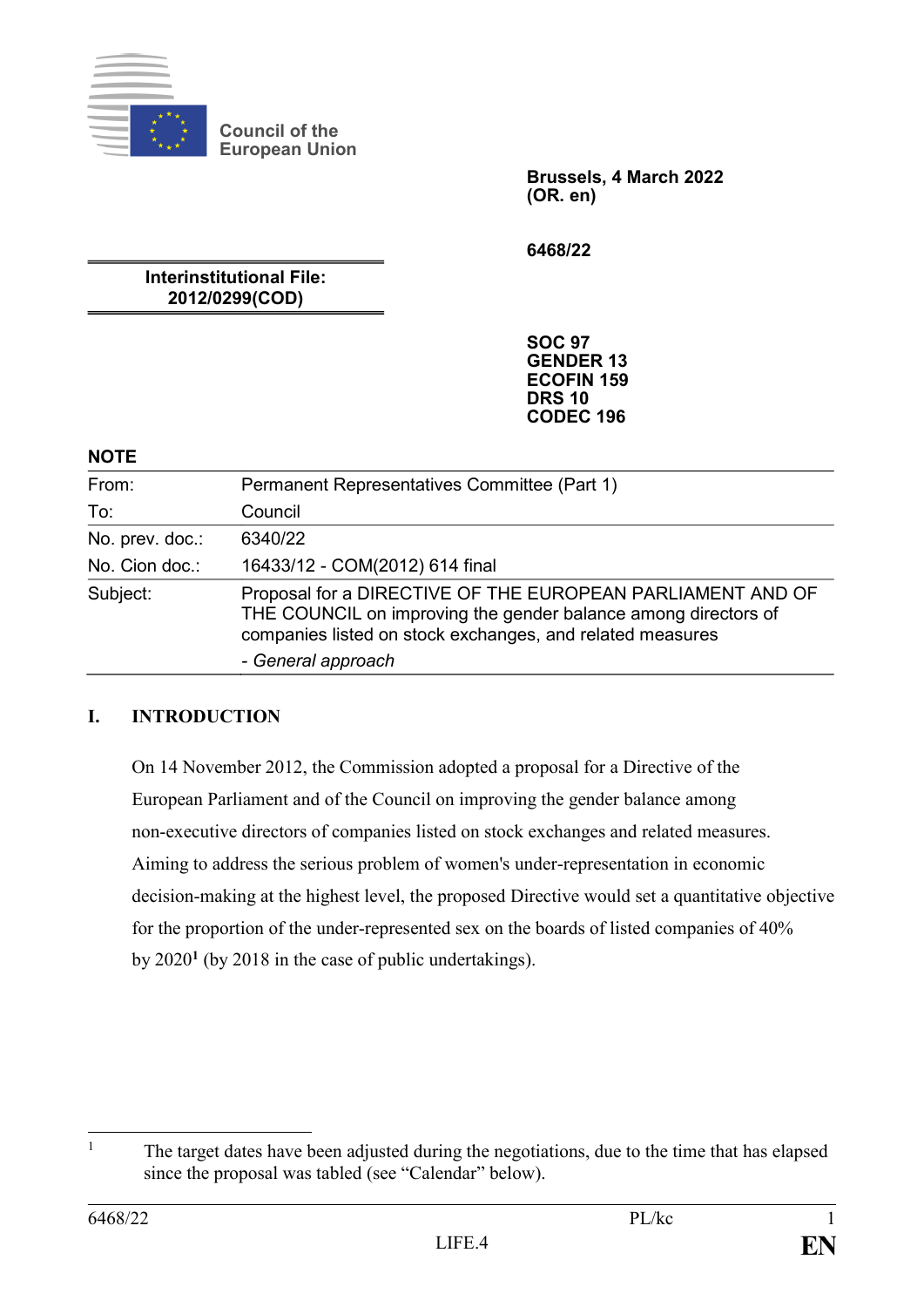Companies would be obliged to work towards that objective, *inter alia*, by introducing procedural rules on the selection and appointment of non-executive board members.

Companies which have not reached the 40% target would be required to continue to apply the procedural rules, as well as to explain what measures they had taken and intended to take in order to reach it. For Member States that choose to apply the objective to *both* executive and non-executive directors, a lower target (33%) would apply.

The national parliaments of DK, NL, PL, SE and one of the two chambers of CZ Parliament (Chamber of Deputies) submitted reasoned opinions within eight weeks from the submission of the Commission's proposal, alleging that it did not comply with the principle of subsidiarity.<sup>2</sup>

The European Economic and Social Committee adopted its opinion on 13 February 2013. <sup>3</sup>

The Committee of the Regions adopted an opinion on 30 May 2013.<sup>4</sup>

The European Parliament adopted its position at first reading on 20 November 2013.<sup>5</sup>

# **II STATE OF PLAY**

The proposal has been examined by the Working Party on Social Questions, the Committee of Permanent Representatives and the Council on a number of occasions between 2013 and 2017.**<sup>6</sup>**

The Commission's impact assessment was also examined at the beginning of the discussions.<sup>7</sup>

 $\overline{2}$ <sup>2</sup> No review of the proposal was required on the part of the Commission, the one-third threshold set out in Protocol 2 TEU, Article 7, having not been met.

 $\frac{3}{4}$  OJ C 133, 9.5.2013, p 68.

 $^{4}$  ECOS-V-039.

<sup>5</sup> P7\_TA(2013)0488 Rodi Kratsa-Tsagaropoulou (EPP/EL) served as Rapporteur for the FEMM Committee, and Evelyn Regner (S&D/AT) for the JURI Committee.

<sup>6</sup> See 10422/1/13 REV 1, 16437/13 + COR 1, 9864/1/14 REV 1, 16300/14, 9020/1/15 REV 1, 14343/15 and 9496/17.

<sup>7</sup> See 5792/1/13 REV 1, 6569/1/13 REV 1 and 8002/13.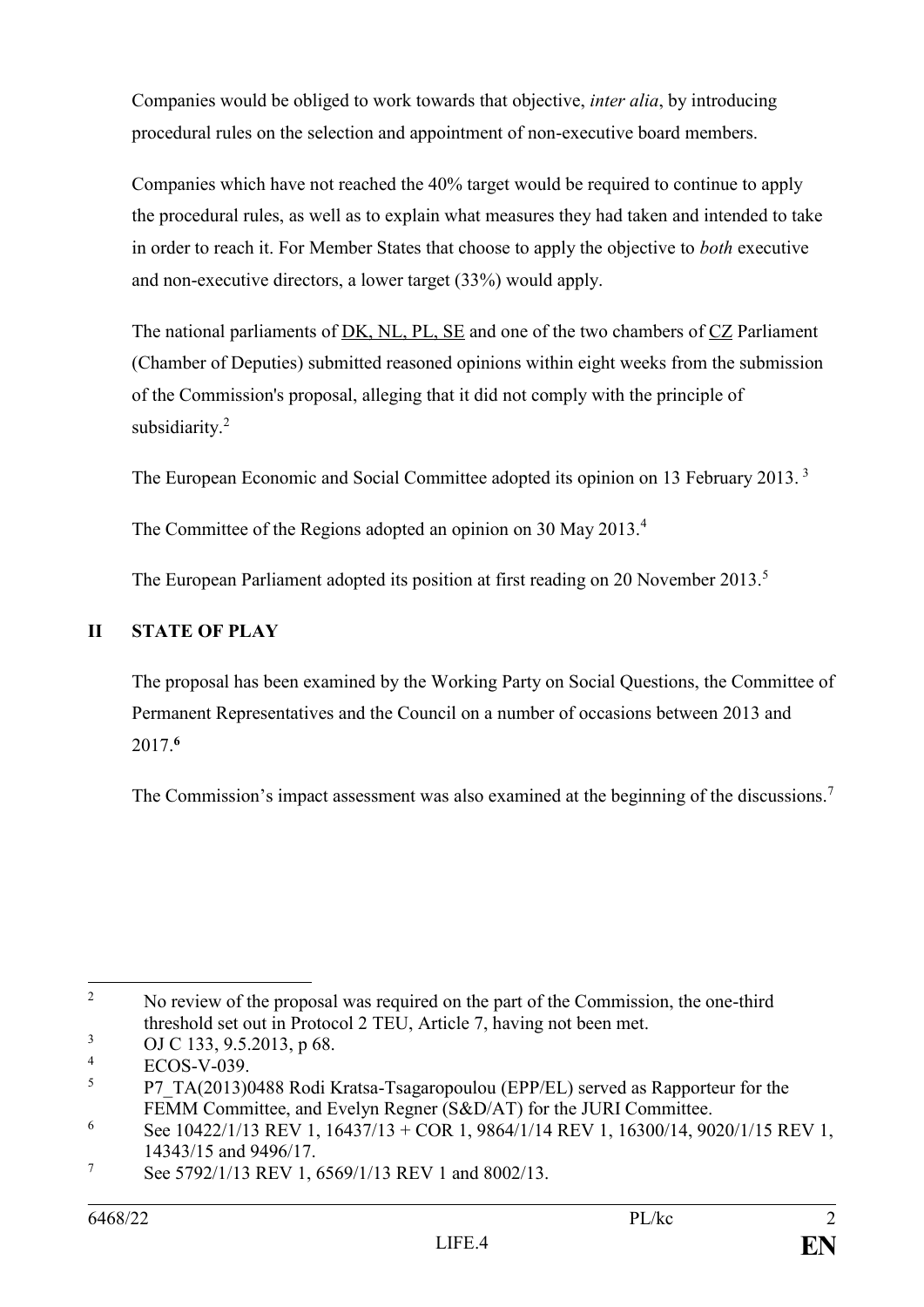The latest Progress Report was presented to the EPSCO Council in June 2017.<sup>8</sup> In the absence of a qualified majority in favour of the proposal, the file has not been placed on the Council's agenda since.

The Presidency has noted that, while there is widespread support in Europe regarding the need to improve the gender balance in decision-making, particularly in the economic sphere and at the highest level, progress has remained slow and uneven across the EU, as the latest figures clearly show. In October 2021, in the EU as a whole, just 30.6% of board members in the largest publicly listed companies, and a mere 8.5% of board chairs, were women.<sup>9</sup>

On the other hand, the Presidency has also recognised that, while there is a strong case for legislative measures in this area, it is also important to respect the different situations and starting points of Member States, as well as the principle of subsidiarity. The Presidency has therefore taken the view that the basic approach proposed in the draft Directive from the beginning, namely, *quantitative objectives rather than binding quotas*, achieves the right balance. Delegations have been reminded, moreover, that the *flexibility clause* that was introduced into the text during earlier discussions (see Article 4b) would allow Member States to pursue the aims of the Directive by means of their own choosing and to suspend the Directive's procedural requirements, provided that they had already taken equally effective measures or attained progress coming close to achieving the quantitative objectives set in the Directive. Article 4b(1) defines three possible scenarios which would be deemed by law to guarantee "equal effectiveness". Furthermore, pursuant to conditions specified in Article 4b(2), Member States may continue the suspension of the Directive's procedural requirements.

1

<sup>8</sup> 9496/17.

<sup>9</sup> [Indicator: Largest listed companies: presidents, board members and employee](https://eige.europa.eu/gender-statistics/dgs/indicator/wmidm_bus_bus__wmid_comp_compbm/datatable)  [representatives | Gender Statistics Database | European Institute for](https://eige.europa.eu/gender-statistics/dgs/indicator/wmidm_bus_bus__wmid_comp_compbm/datatable) Gender Equality [\(europa.eu\)](https://eige.europa.eu/gender-statistics/dgs/indicator/wmidm_bus_bus__wmid_comp_compbm/datatable)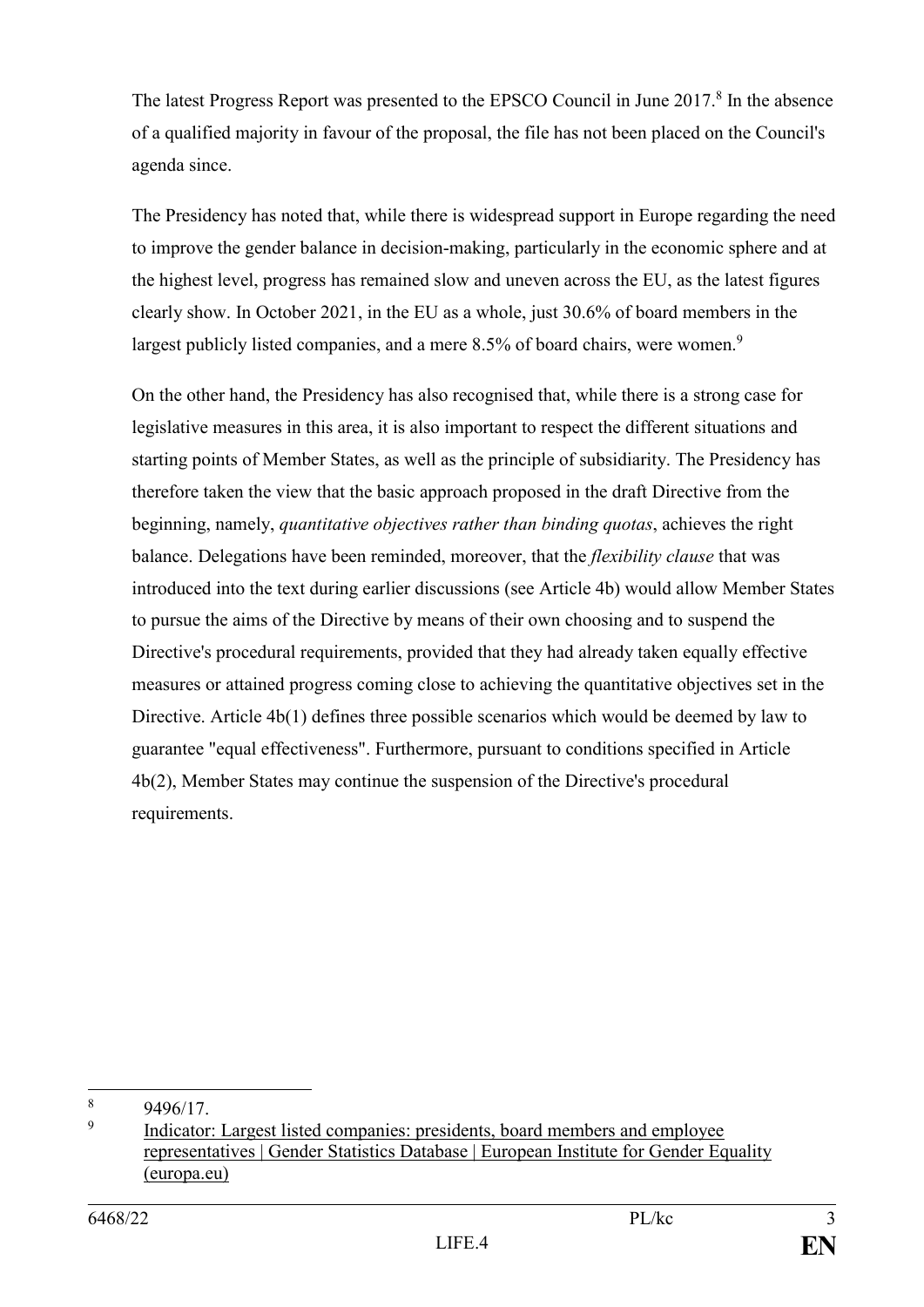In an attempt to advance the discussion, the Presidency prepared a new compromise package,<sup>10</sup> which was examined by the members of the Working Party on Social Questions during an informal videoconference that took place on 21 February 2022. The Presidency's text was broadly supported by members of the Working Party on Social Questions during this discussion.

#### **Changes introduced by the Presidency:**

#### **a) Legal basis, other Treaty references, and objective**

Recitals 1-3a were redrafted with a view to strengthening the link between the objective of the Directive and the proposed legal basis.

#### **b) Article 4 (clarification of the wording)**

Article 1 was reworded slightly so as to indicate clearly that it is *the Member States* that choose between the alternative objectives (40% for non-executive board members or 33% for all board members).

#### **c) Suspension clause (Article 4b)**

In Article 4b, paragraphs 1 and 1a were merged and reworded slightly with a view to avoiding repetition, in order to improve the clarity of the text and with a view to increasing the flexibility provided to the Member States.

#### **d) Reporting (Article 5)**

In Article  $5(3a)$ , the cross-reference to "Article  $4b(1a)(a)$ " was replaced with a crossreference to "Article 4b" and the words "the same or similar" were replaced by "regular", with a view to increasing the flexibility provided to the Member States.

 $10<sup>1</sup>$ 6212/22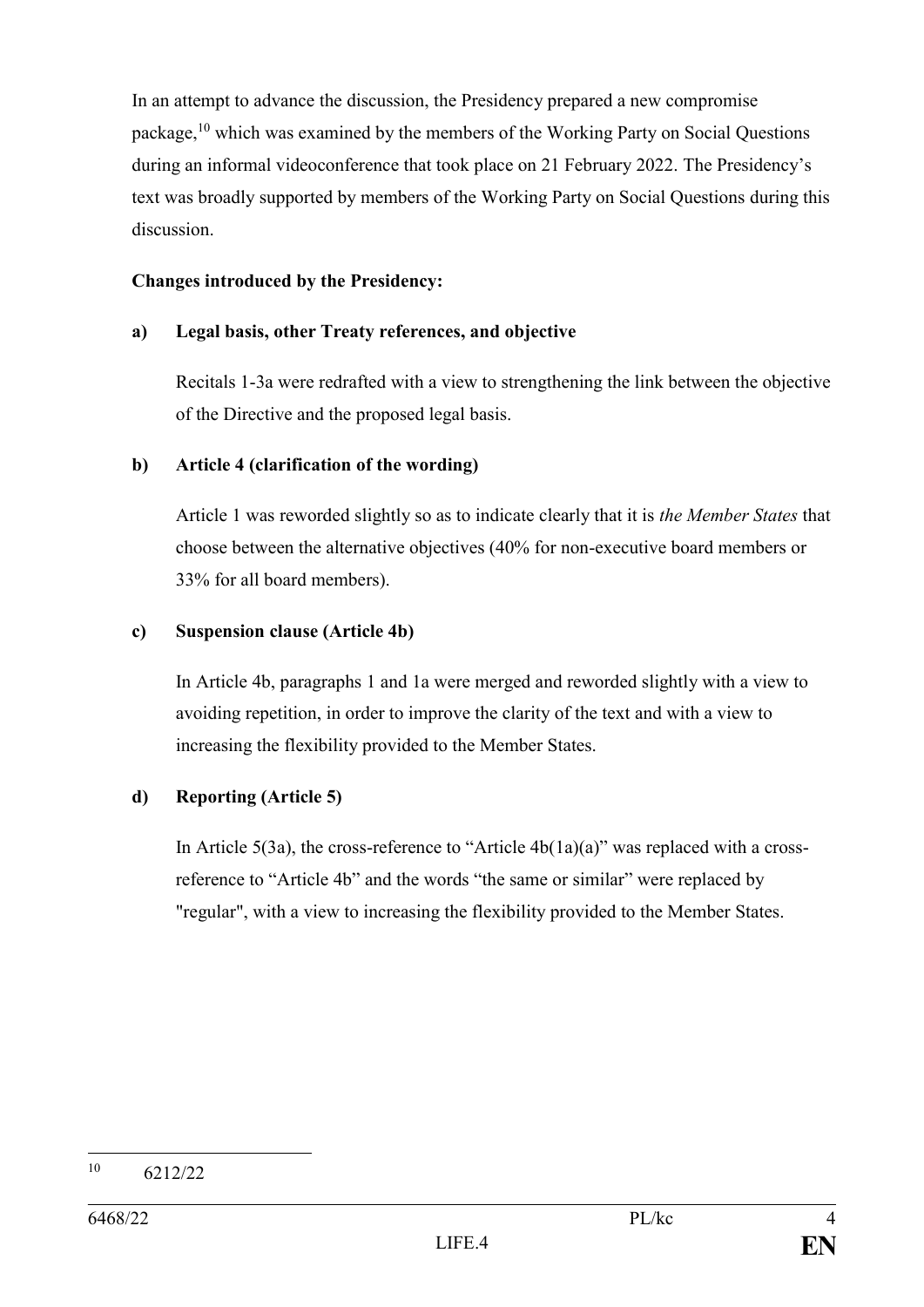#### **e) Calendar**

The Presidency adapted the target dates, the reporting dates and the implementation calendar in the light of the time that has elapsed since the file was last discussed in the Council. Thus the Directive as currently drafted would require the Member States to ensure either that listed companies aim to attain the objective that members of the under-represented sex hold at least 40 % of non-executive director positions, or the objective that members of the under-represented sex hold at least 33 % of all director positions, including both executive and non-executive directors, by 31 December 2027 (rather than 2022 as suggested in the previous version**<sup>11</sup>**). (See Article 4 and Recitals 22, 24a and 26.)

The same date change (2027 instead of 2022) was also made in Article 4c concerning individual quantitative objectives to be set by listed companies that are not subject to the objectives laid down in Article 4.

The Presidency also adapted the implementation calendar to the effect that the suspensions based on Article 4b would expire on 31 December 2029 (rather than 2024 as suggested in the previous version) unless certain conditions were met. If the conditions were not met, Member States would be required to ensure the application of the procedural requirements contained in Article 4a with effect from 30 September 2030 (rather than 2025 as suggested in the previous version). (See Article 4b.)

By the same logic, according to the new text, the Commission would be required to begin reporting on the application of the Directive by 31 December 2031 (rather than 2026 as suggested in the previous version). (See Article 9.)

Finally, the sunset clause was revised to the effect that the Directive would expire on 31 December 2038 (rather than 2033 as suggested in the previous version). (See Article 10.)

 $11$ 9496/17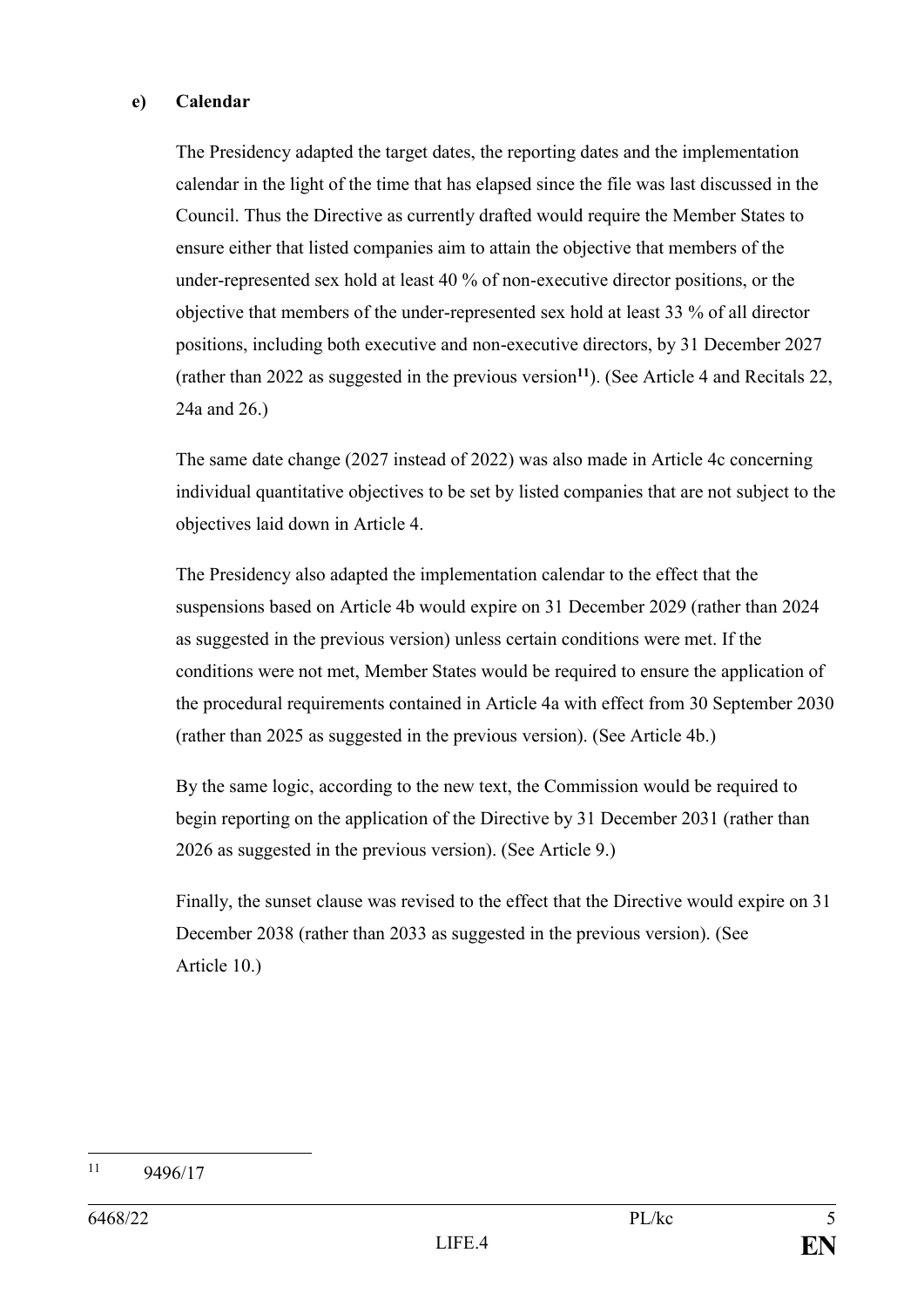# **f) Updating**

Due to the time that had elapsed since the text was last discussed in the Council, a number of elements required updating and references to key framework documents were added, including, in particular, as follows:

- A reference to the Pillar of Social Rights, as proclaimed in 2017, was inserted into the text (Recital 2a).
- A reference to an objective of the Commission's Gender Equality Strategy was added (Recital 4).
- The statistics illustrating the current progress towards gender balance on company boards were updated (Recital 10a).
- References to the Porto Declaration, to the European Pillar of Social Rights Action Plan, and to the COVID-19 crisis were added (Recital 10b). **12**
- The reference to the General Data Protection Regulation ((EU) 2016/679) was removed as redundant, because the Regulation in question applies horizontally (Article 4a(3)).

#### **g) Further technical changes**

A number of technical and editorial changes were also introduced into the text.<sup>13</sup> Following the informal discussion on 21 February, the Presidency further adjusted the text based on technical advice received from the legal-linguistic experts in the Council Secretariat. **<sup>14</sup>** The changes included, in particular, the following:

<sup>12</sup> Various other references were also updated and/or added to the text (see Recital 6, Recital 17a, Recital 28 and Article 2(1).

 $13$  See doc.  $6212/22$ .

See doc.  $6340/22$ .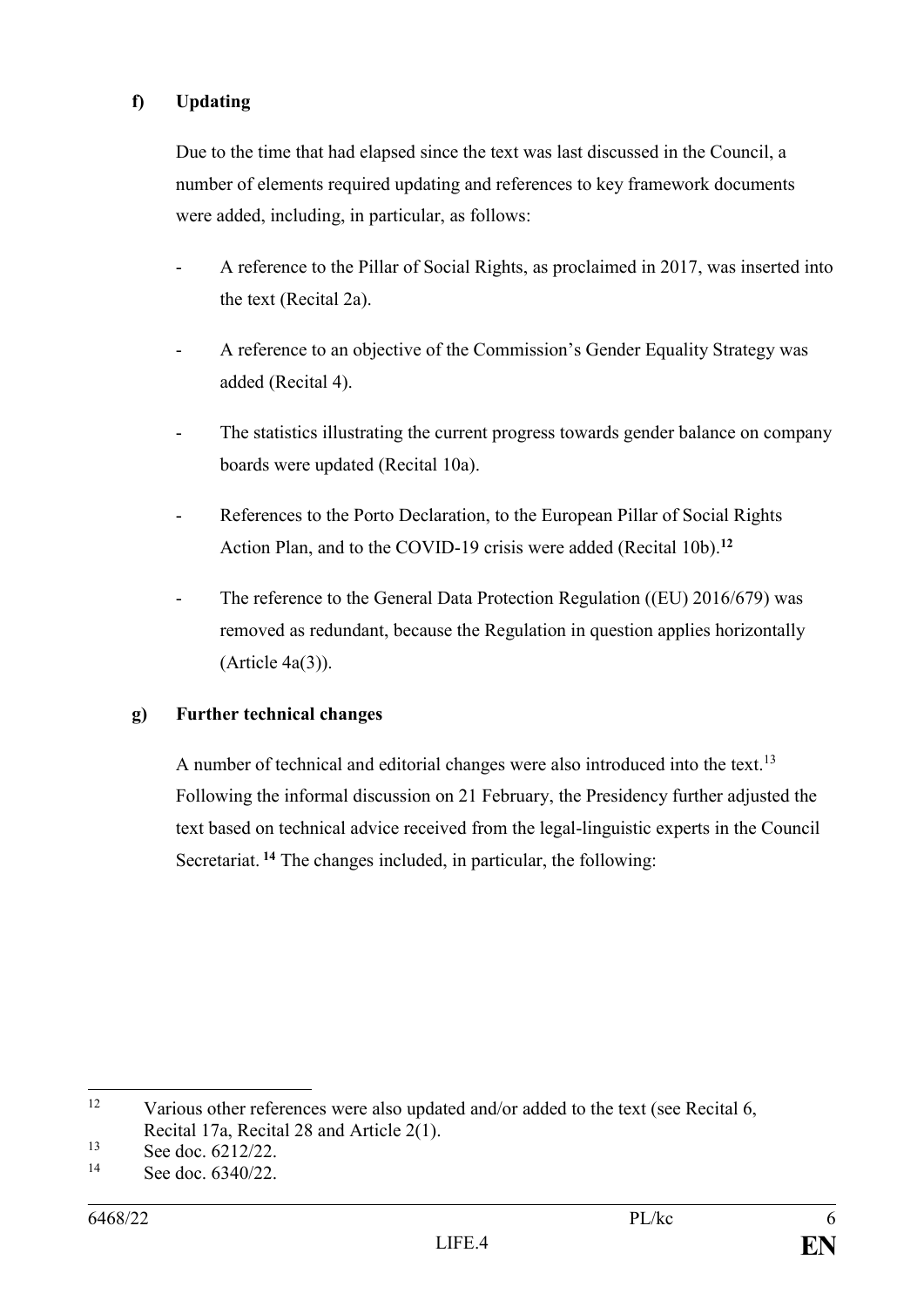- Recitals 14 and 22a were aligned with the content of the operative part of the text.
- The wording of Article 4a was clarified (reference is now made to one objective instead of several objectives, as the Member States can choose one of the available options).
- The wording of Article 4b was clarified.
- In Article 6, the cross-reference to Article  $4b(1)$  was corrected by replacing it with a cross-reference to Article 4b(2)(b).
- The wording of Article 9(1) was aligned with Article 4c.

In Coreper on 2 March 2022 a large majority of delegations supported the compromise text**<sup>15</sup>** prepared by the Presidency and agreed that it constituted a solid basis for future negotiations with the European Parliament. A small number of delegations were unable to support the text. Others were not yet in a position to lift their general scrutiny reservations. A clear majority supported forwarding the text to the EPSCO Council with a view to reaching a General Approach.

One technical change has been introduced following the discussion in Coreper, namely, a new Recital 41 has been added to the text, which mentions the own-initiative Opinion adopted by the Committee of the Regions on the proposal. This change is indicated in **bold type** in the attached text.

<sup>15</sup> 6340/22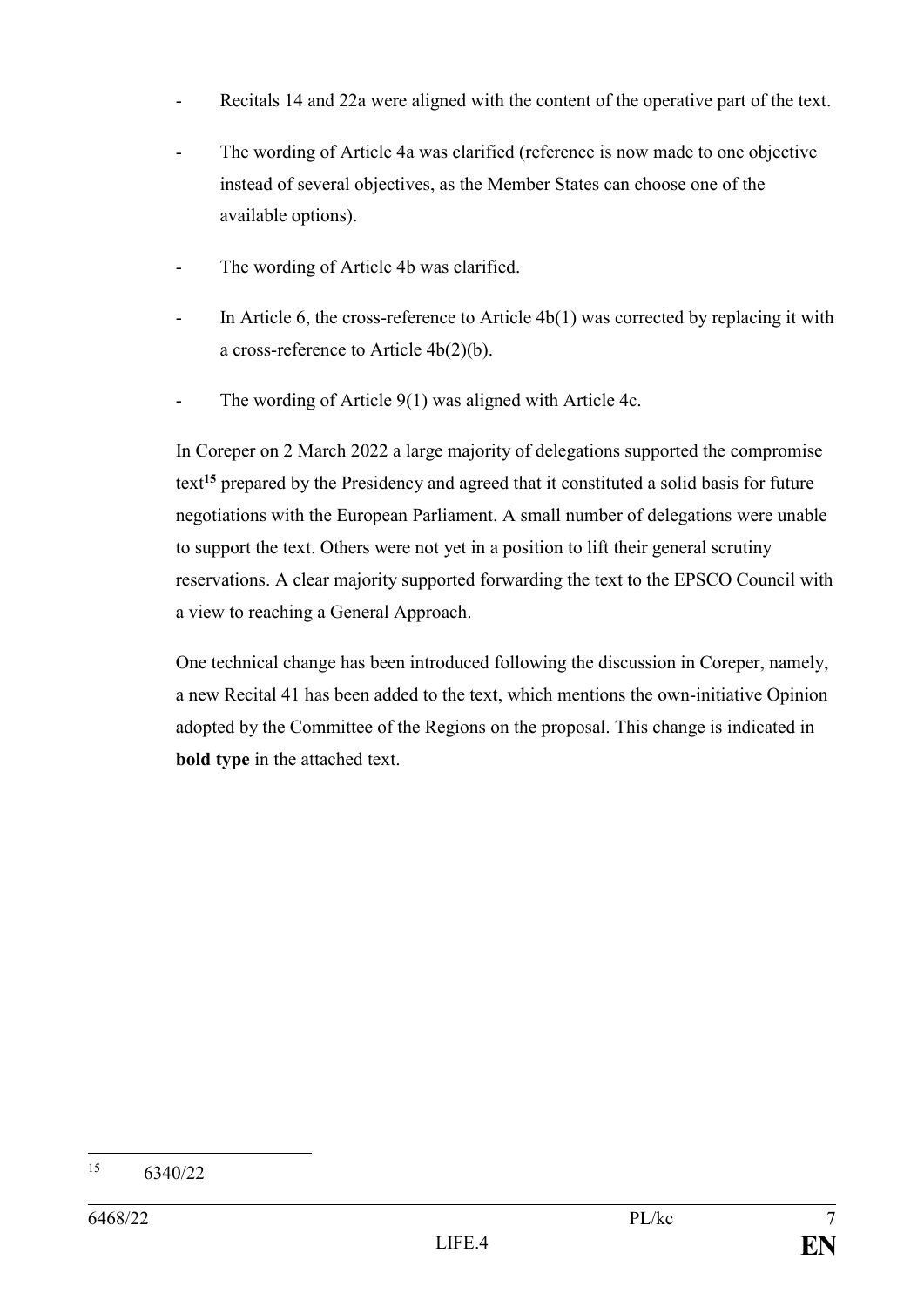# **Remaining reservations**<sup>16</sup>

General reservations: PL, SK and SE.

General scrutiny reservations: EE, LV and HU.

Parliamentary scrutiny reservations: EE, LV and LT.

#### **III. CONCLUSION**

The Council (EPSCO) is invited to reach a General Approach on the text as set out in the Annex to this note and to mandate the Presidency to enter into negotiations on the file with the representatives of the European Parliament.

 $\mathcal{L}_\text{max}$ 

 $16$ Linguistic scrutiny reservation: DK.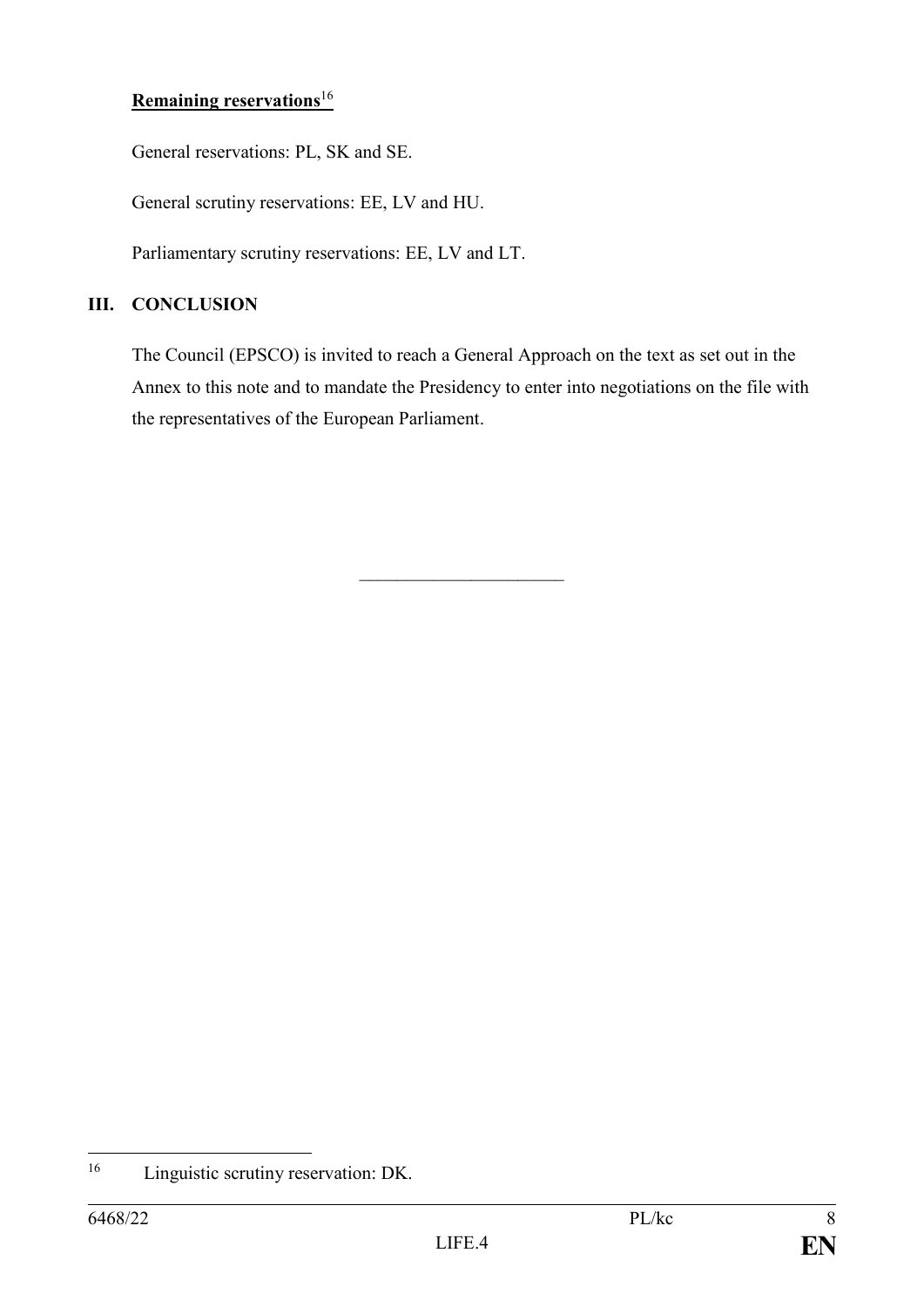#### Proposal for a

# **DIRECTIVE OF THE EUROPEAN PARLIAMENT AND OF THE COUNCIL**

# **on improving the gender balance among directors of companies listed on stock exchanges, and related measures**

(Text with EEA relevance)

# THE EUROPEAN PARLIAMENT AND THE COUNCIL OF THE EUROPEAN UNION,

Having regard to the Treaty on the Functioning of the European Union, and in particular Article 157(3) thereof,

Having regard to the proposal from the European Commission,

After transmission of the draft legislative act to the national Parliaments,

Having regard to the opinion of the European Economic and Social Committee,<sup>17</sup>

Acting in accordance with the ordinary legislative procedure,

<sup>&</sup>lt;u>.</u> <sup>17</sup> OJ C 133, 9.5.2013, p 68.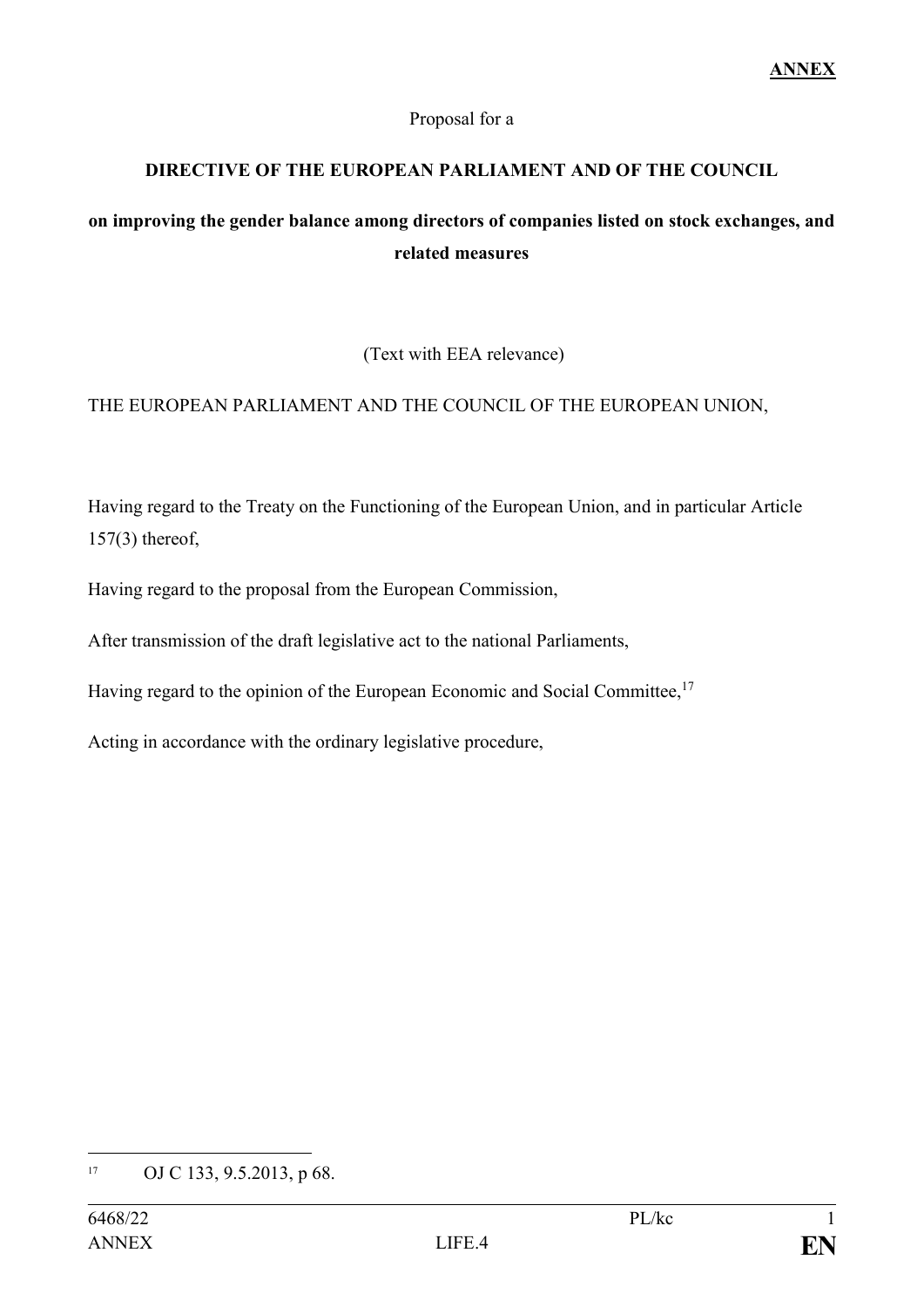#### Whereas:

- (1) Under Article 2 of the Treaty on European Union (TEU), equality is a founding value of the Union and it is common to the Member States in a society in which equality, including equality between women and men, prevails. Under Article 3(3) TEU, the Union is to promote equality between women and men.
- (1a) Article 157(3) of the Treaty on the Functioning of the European Union confers upon the Union legislative powers to adopt measures to ensure the application of the principle of equal opportunities and equal treatment of men and women in matters of employment and occupation.
- (2) With a view to ensuring full equality in practice between women and men in working life, Article 157(4) TFEU enables Member States to maintain or adopt measures providing for specific advantages in order to make it easier for the under-represented sex to pursue a vocational activity or to prevent or compensate for disadvantages in professional careers (positive action). Article 23 of the Charter of Fundamental Rights of the European Union (the 'Charter') provides that equality between women and men needs to be ensured in all areas and that the principle of equality cannot prevent the maintenance or adoption of measures providing for specific advantages in favour of the under-represented sex.
- (2a) The European Pillar of Social Rights, jointly proclaimed by the European Parliament, the Council, and the Commission in 2017, incorporates among its principles equality of treatment and opportunities between women and men, including regarding participation in the labour market, terms and conditions of employment and career progression.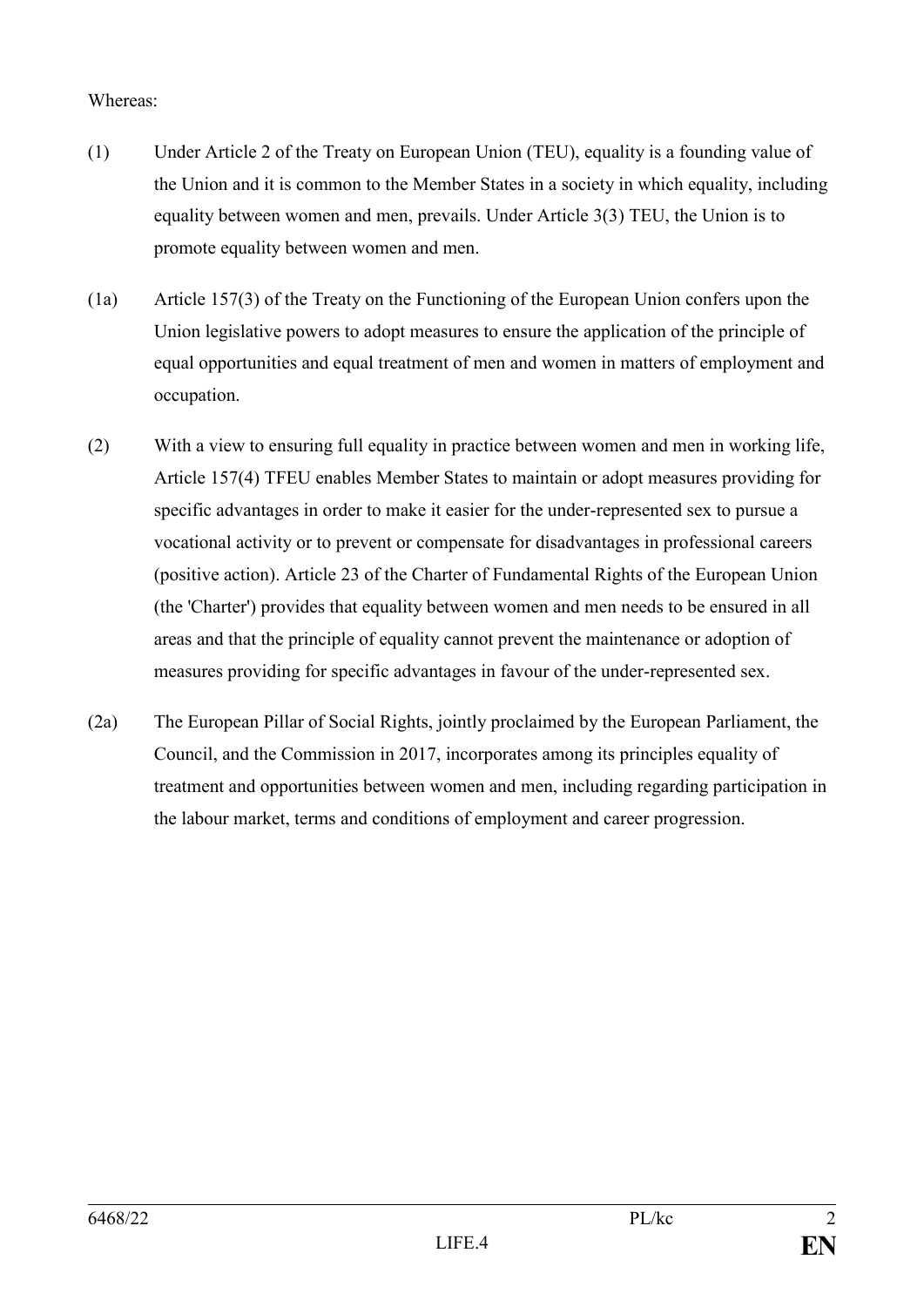- (3) Council Recommendation 84/635/EEC<sup>18</sup> recommended that Member States take steps to ensure that positive action includes, as far as possible, actions having a bearing on active participation by women in decision-making bodies. Council Recommendation  $96/694/EC^{19}$ recommended that Member States encourage the private sector to increase the presence of women at all levels of decision-making, in particular by the adoption, or within the framework, of equality plans and positive action programmes.
- (3a) This Directive contributes to the objective of ensuring the application of the principle of equal opportunities by fostering a gender-balanced representation among top management positions. It aims to establish a system for the application of minimum requirements concerning the appointment and election of company board members.
- (4) In recent years the Commission has presented several reports taking stock of the situation concerning gender diversity in economic decision-making. It has encouraged publicly listed companies in the Union to increase the number of women on their boards by selfregulatory measures and to make concrete voluntary commitments in that regard. In 2010, in its Communication entitled "A Strengthened Commitment to Equality between Women and Men - A Women's Charter", the Commission underlined that women still do not have full access to the sharing of power and decision-making in political and economic life and reaffirmed its commitment to use its powers to promote a fairer representation of women and men in positions of responsibility. Improving the gender balance in decision-making was one of the priority tasks set by the Commission in its Communication entitled "Strategy for equality between women and men 2010-2015". Achieving gender balance in decision-making and politics is one of the priorities set out in the Commission's Communication entitled "A Union of Equality: Gender Equality Strategy 2020-2025."<sup>20</sup>

1

<sup>18</sup> Council Recommendation 84/635/EEC of 13 December 1984 on the promotion of positive action for women (OJ L 331, 19.12.1984, p. 34).

<sup>&</sup>lt;sup>19</sup> Council Recommendation  $96/694/EC$  of 2 December 1996 on the balanced participation of women and men in the decision-making process (OJ L 319, 10.12.1996, p.11).

<sup>20</sup> COM(2020) 152 final.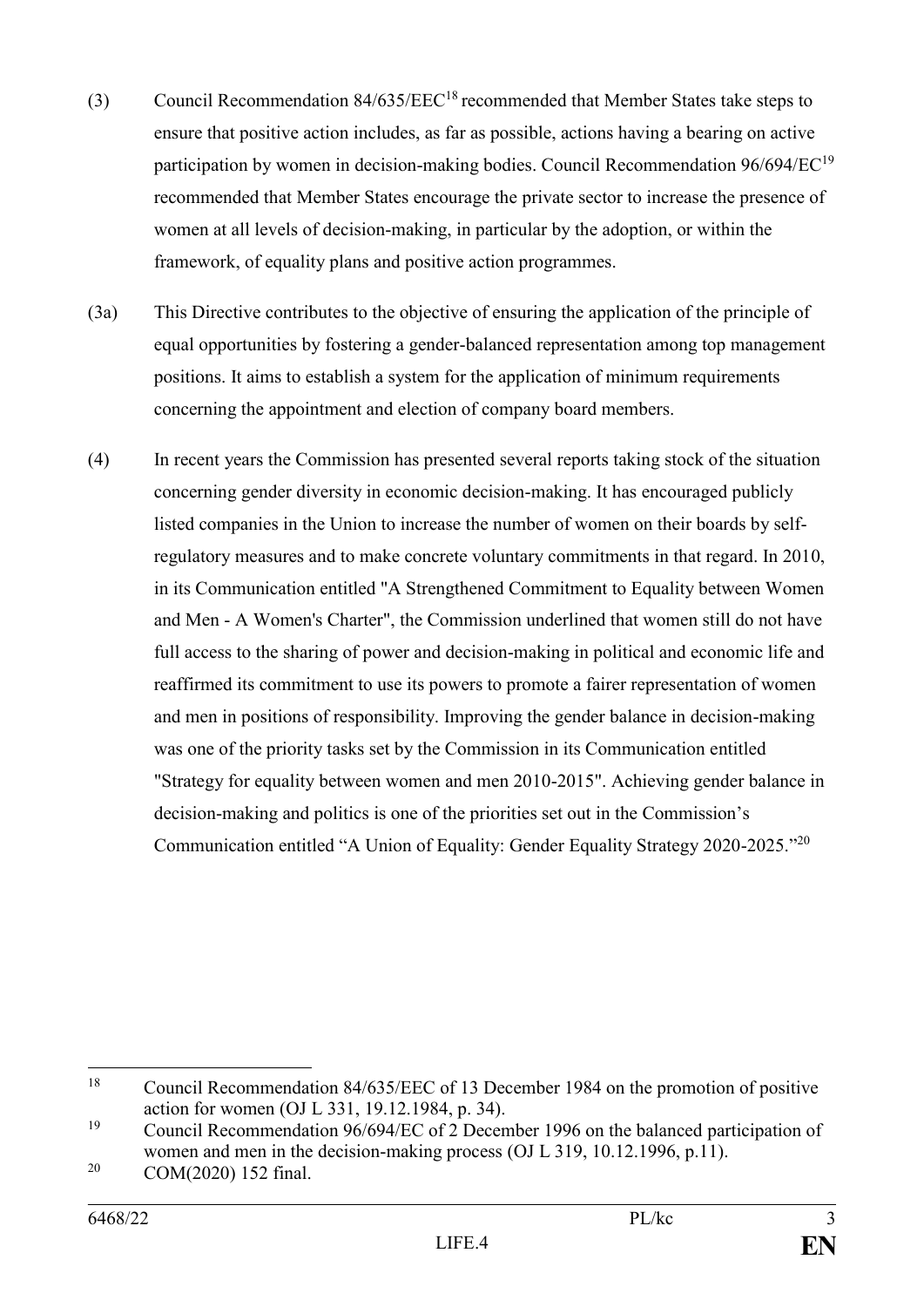- (5) In 2011, the Council adopted the European Pact for Gender Equality (2011-2020), acknowledging that gender equality policies are vital to economic growth, prosperity and competitiveness. It reaffirmed its commitment to close the gender gaps with a view to meeting the objectives of the Europe 2020 Strategy, especially in three areas of great relevance to gender equality, namely employment, education and social inclusion, and urging action to promote the equal participation of women and men in decision-making at all levels and in all fields, in order to make full use of all available talent.
- (6) The European Parliament, in its resolution of July 2011 on women and business leadership, urged companies to attain the critical threshold of 30 % female membership of management bodies by 2015 and 40 % by 2020. It called on the Commission, if the steps taken by companies and the Member States were found to be inadequate, to propose legislation by 2012, including quotas. The European Parliament reiterated that call for legislation in its resolution of 13 March 2012 and in its resolution of 21 January 2021.

(7)

(8)

(9)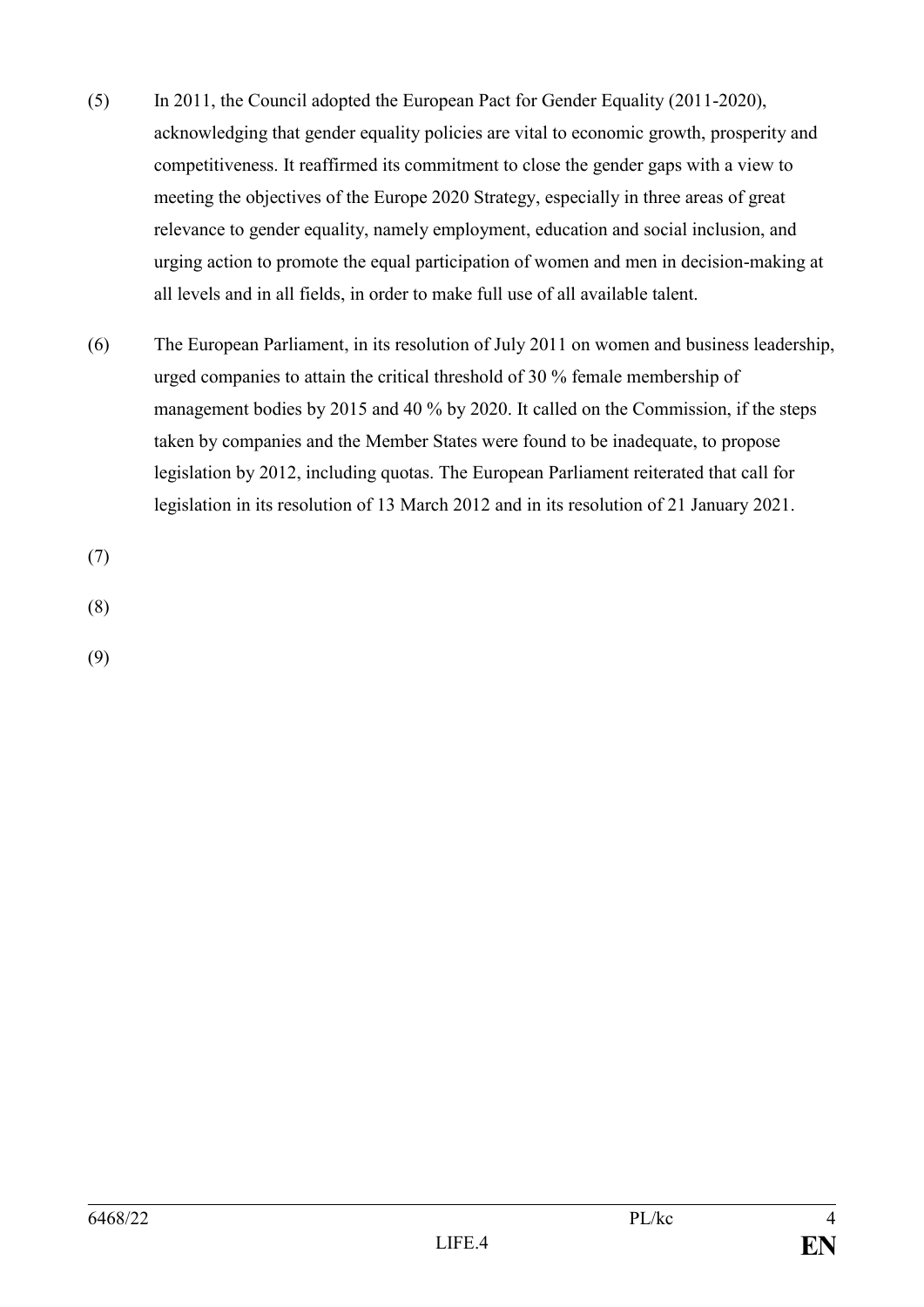- (10) Europe has a large pool of highly qualified women. Improving the gender balance on company boards is essential for making more efficient use of existing human capital, which is key to addressing the Union's demographic challenges. Moreover, it is widely acknowledged that the presence of women in the boardroom improves corporate governance and numerous studies have shown a positive correlation between gender diversity at the top management level and a company's financial performance and profitability. Despite evidence of the beneficial impact of gender balance on companies themselves and the economy in general, and despite the existing Union legislation prohibiting sex discrimination and Union-level actions encouraging self-regulation, women continue to be vastly outnumbered by men in the highest decision-making bodies of companies throughout the Union. In the private sector and especially in listed companies, this gender imbalance is particularly significant and acute.
- (10a) The Commission's key indicator of gender representation on corporate boards shows that the proportion of women involved in top-level business decision-making remains very low. According to the European Institute for Gender Equality, in 2021, women accounted for an average of 30.6 % of the members of boards of directors in the largest publicly listed companies and only 8.5 % of chairpersons.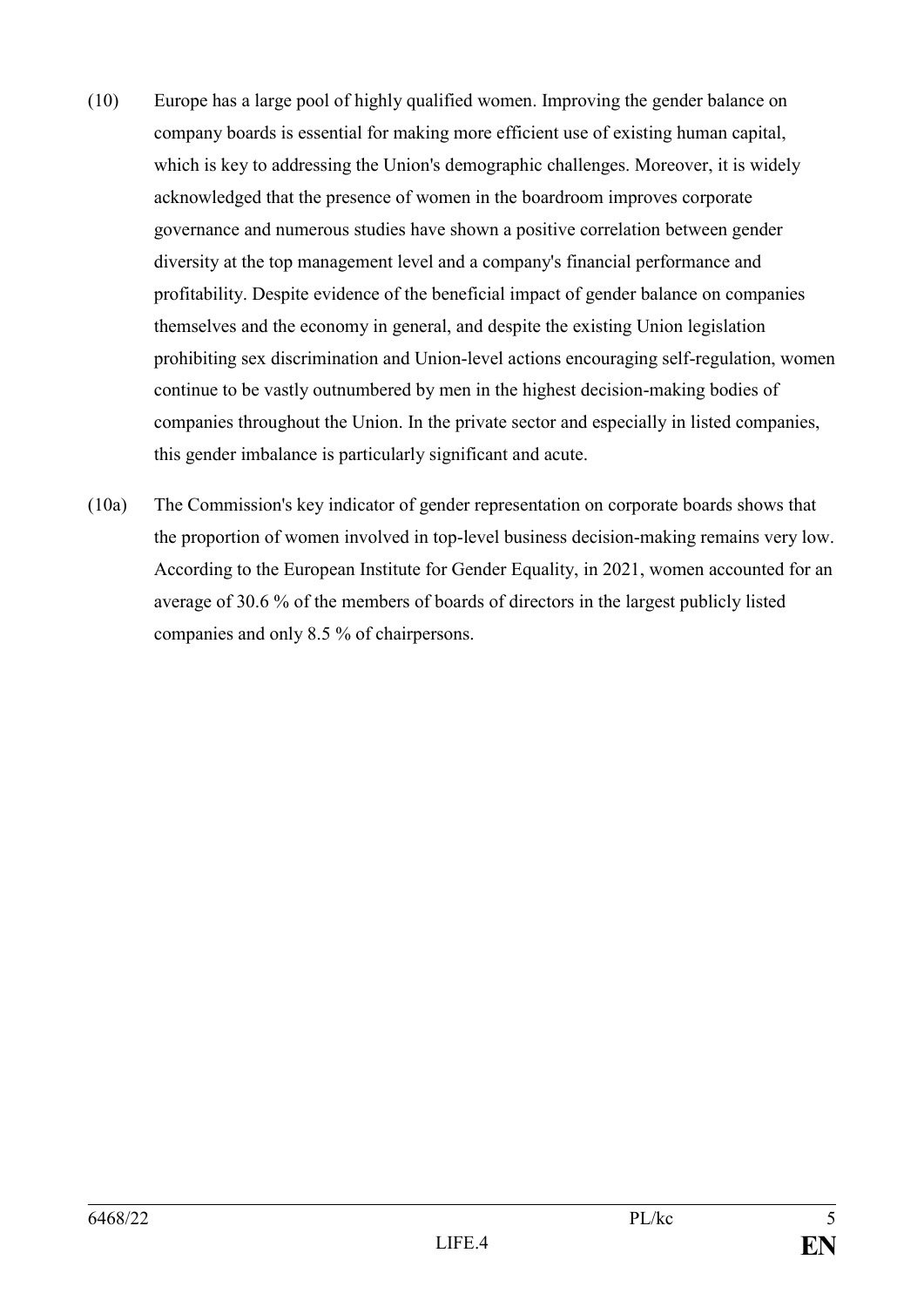- (10b) The Europe 2020 Strategy for Smart, Sustainable and Inclusive Growth recognised that increasing women's labour market participation is a precondition for boosting growth and for tackling demographic challenges in Europe. The Strategy set a headline target of reaching an employment rate of 75 % for women and men aged 20 to 64 years by 2020. The Porto Declaration signed by the Heads of State and Government on 8 May 2021<sup>21</sup> welcomed the new EU headline targets on jobs, skills and poverty reduction as well as the revised Social Scoreboard proposed by the Commission in the European Pillar of Social Rights Action Plan<sup>22</sup>. In order to achieve the overall goal of an employement rate of 78  $\%$ among the Union's population aged 20 to 64 by 2030 %, it is necessary to strive to at least halve the gender employment gap compared to 2019. Enhancing women's participation in economic decision-making, on company boards in particular, is expected to have a positive spill-over effect on women's employment in the companies concerned and throughout the whole economy. In the aftermath of the COVID-19 crisis, gender equality and inclusive leadership matter more than ever. Research has shown that inclusion and diversity are enablers of recovery and resilience.
- (11) The proportion of women on company boards has increased very slowly during the past years. The rate of improvement has differed in Member States and has led to highly divergent results. Much more significant progress was noted in those Member States where binding measures have been introduced. That divergence is likely to increase given the very different approaches to ensuring a more balanced representation of women and men on boards. Therefore Member States are encouraged to share information about the effective measures taken and policies adopted at the national level, and to exchange best practice, with a view to supporting progress across the Union towards achieving a more balanced representation of women and men on company boards.

(12)

 $21$ <sup>21</sup> <https://www.consilium.europa.eu/en/press/press-releases/2021/05/08/the-porto-declaration/><br><sup>22</sup> COM(2021) 102.5 vs<sup>1</sup>

COM(2021) 102 final.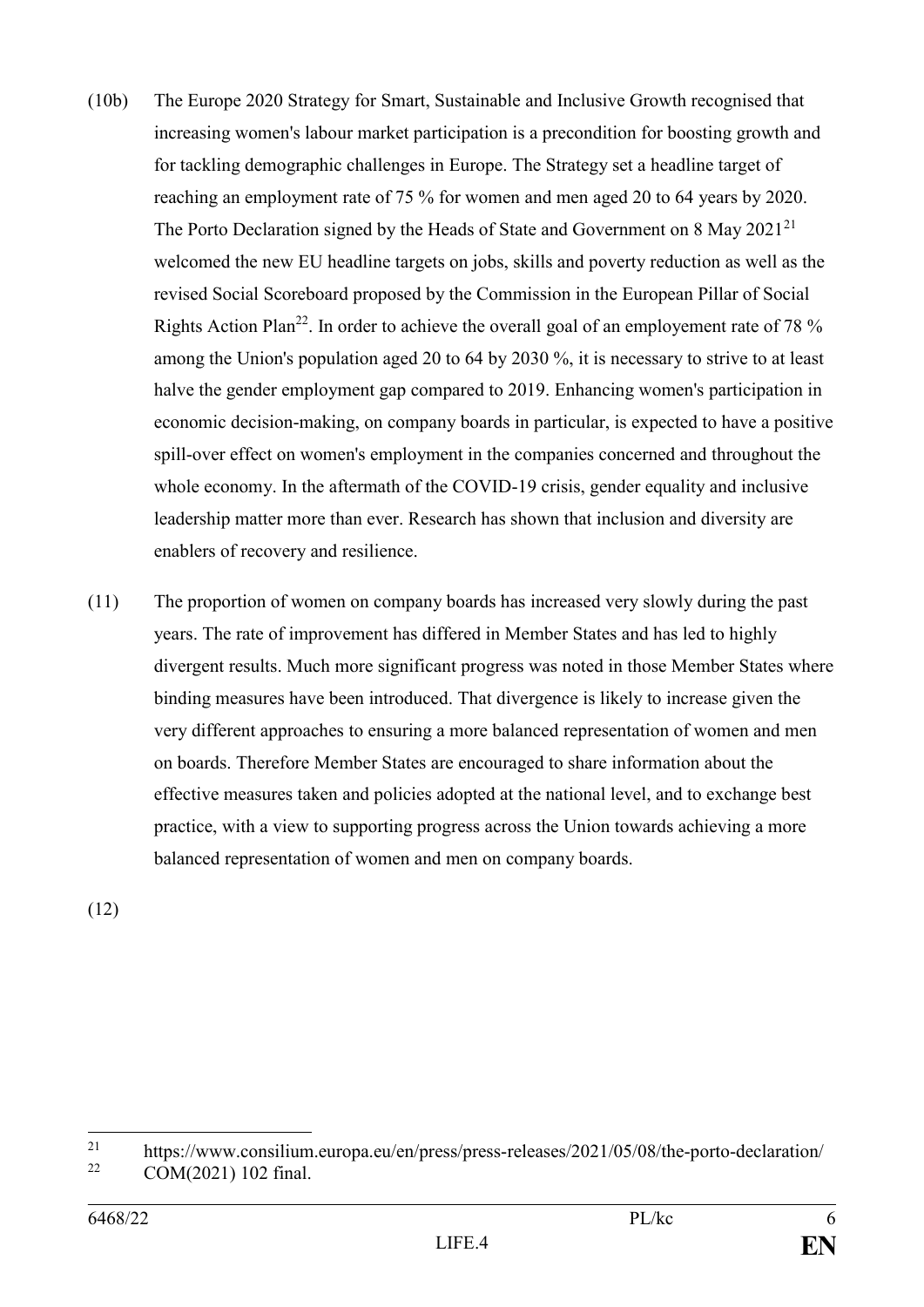- (13) The current lack of transparency in the selection process and qualification criteria for board positions in most Member States represents a significant barrier to more gender diversity among board members and negatively affects both the board candidates' careers and freedom of movement, as well as investor decisions. Such lack of transparency prevents potential candidates for board positions from applying to boards where their qualifications would be most required and from challenging gender-biased appointment decisions, thus restricting their freedom of movement within the internal market. On the other hand, investors have different investment strategies that require information linked also to the expertise and competence of the board members. More transparency in the qualification criteria and the selection process for board members enables investors to better assess the company's business strategy and to take informed decisions.
- (14) While this Directive does not aim to harmonise national laws on the selection process and qualification criteria for board positions in detail, the introduction of certain minimum standards as regards the requirement for listed companies without balanced gender representation to select candidates for election or appointment to the posts of nonexecutive directors on the basis of an objective comparative assessment of their qualifications in terms of suitability, competence and professional performance is necessary for improving the gender balance. Only a measure at Union level can effectively help to ensure a competitive level-playing field throughout the Union and avoid practical complications in business life.

(15)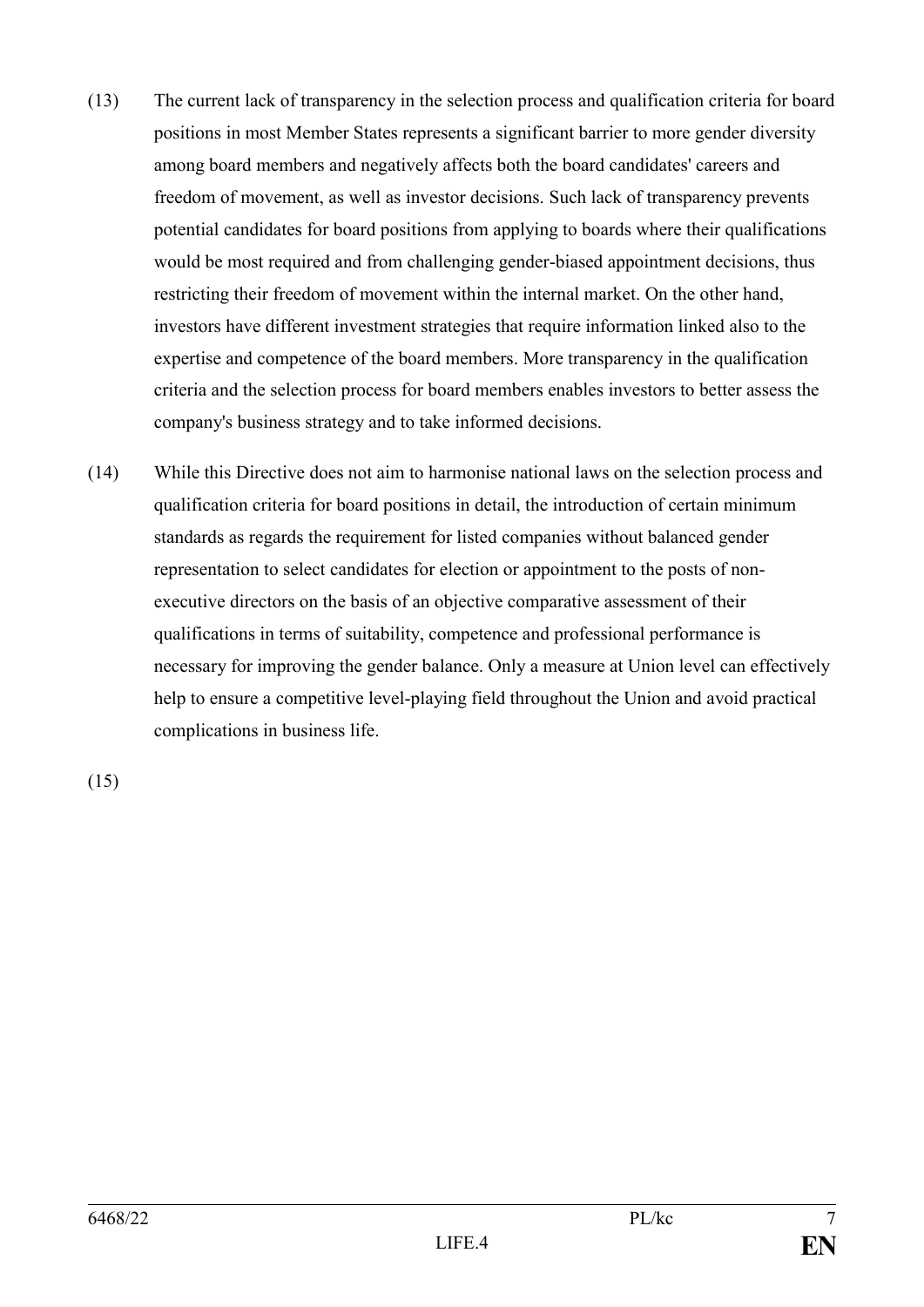- (16) The Union should therefore aim to increase the presence of women on company boards, in order both to boost economic growth and the competitiveness of European companies and to achieve effective gender equality on the labour market. This aim should be pursued through minimum requirements on positive action in the form of binding measures aiming at attaining a quantitative objective for the gender composition of boards of listed companies, in view of the fact that Member States and other countries which have chosen this or a similar method have achieved the best results in ensuring a more balanced representation of women and men in economic decision-making positions.
- (17) Companies listed on stock exchanges have a particular economic importance, visibility and impact on the market as a whole. These companies set standards for the wider economy and their practices can be expected to be followed by other types of companies. The public nature of the listed companies justifies their being regulated to a greater extent in the public interest.
- (17a) The measures provided for in this Directive should apply to listed companies, which are defined as companies having their registered office in a Member State and whose shares are admitted to trading on a regulated market within the meaning of Directive 2014/65/EU of the European Parliament and of the Council,<sup>23</sup> in one or more Member States. This Directive does not affect the existing legislation on determining the seat of a listed company.

 $23$ <sup>23</sup> Directive 2014/65/EU of the European Parliament and of the Council of 15 May 2014 on markets in financial instruments and amending Directive 2002/92/EC and Directive 2011/61/EU (OJ L 173, 12.6.2014, p. 349–496).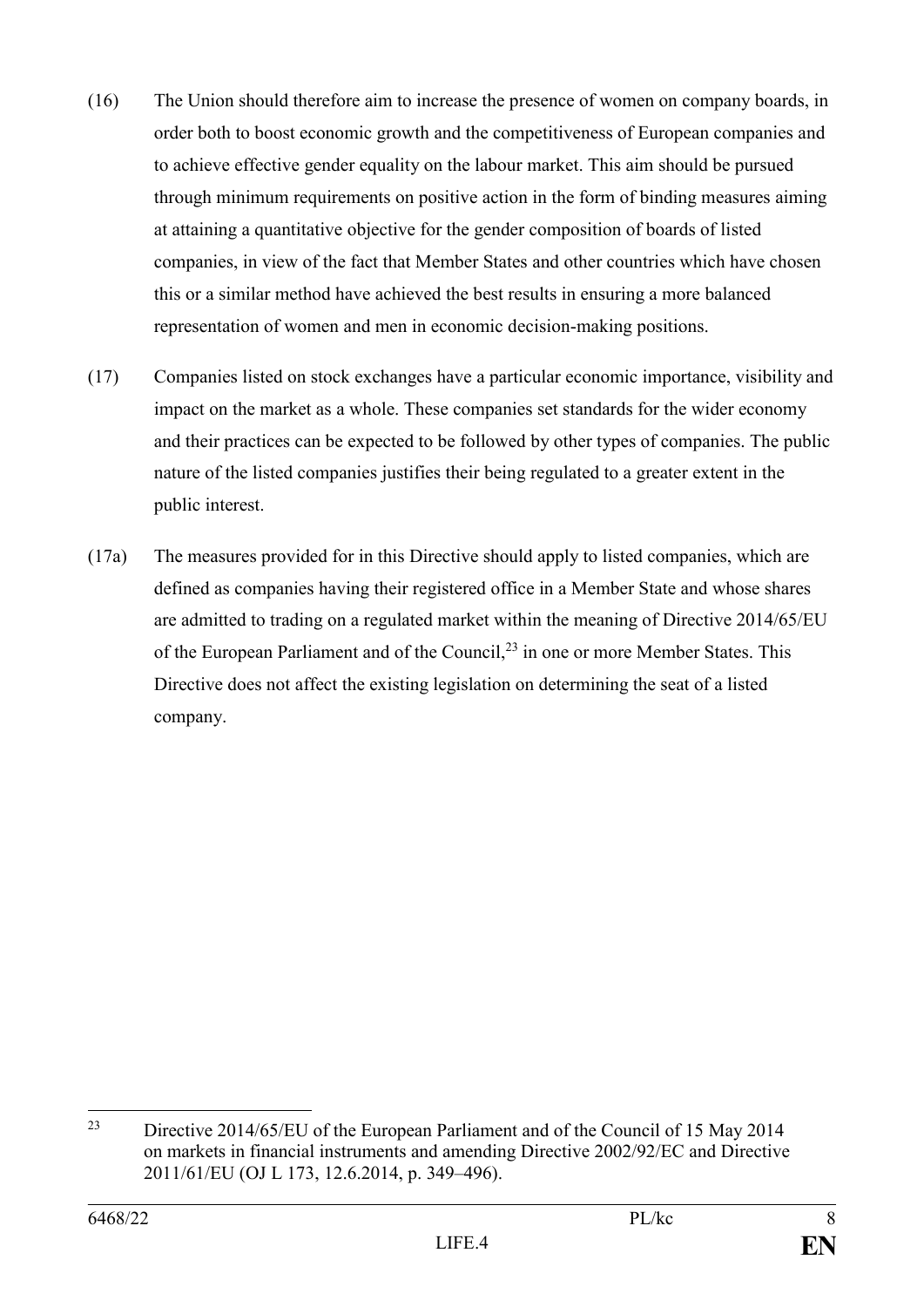- (17b) For the purposes of the implementation of this Directive, the Member State competent to regulate the matters under this Directive should be the Member State in which the listed company in question has its registered office, rather than the Member State on whose regulated market the listed company trades its shares. The applicable law should be the law of the Member State in which the listed company has its registered office.
- (18) This Directive should not apply to small and medium-sized enterprises (SMEs), as defined by Commission Recommendation 2003/361/EC of 6 May 2003 concerning the definition of micro, small and medium-sized enterprises $24$ .
- (19) There are various systems of board structures for listed companies in the Member States, the main distinction being between a dual system with both a management board and a supervisory board ('two-tier system') and a unitary system combining the management and supervisory functions in a single board ('one-tier system'). There are also mixed systems, which feature aspects of both systems or give companies an option between different models. This Directive should apply to all board systems in the Member States.
- (20) All board systems distinguish, *de jure* or *de facto*, between executive directors, involved in the daily management of the company, and non-executive directors who perform a supervisory function and are not involved in the daily management. This Directive aims to improve the gender balance among both categories of directors. In order to strike the right balance between the need to increase the gender diversity of boards and the need to minimise interference with the day-to-day management of a company, this Directive distinguishes between the two categories of director.

<sup>24</sup> OJ L 124, 20.5.2003, p. 36.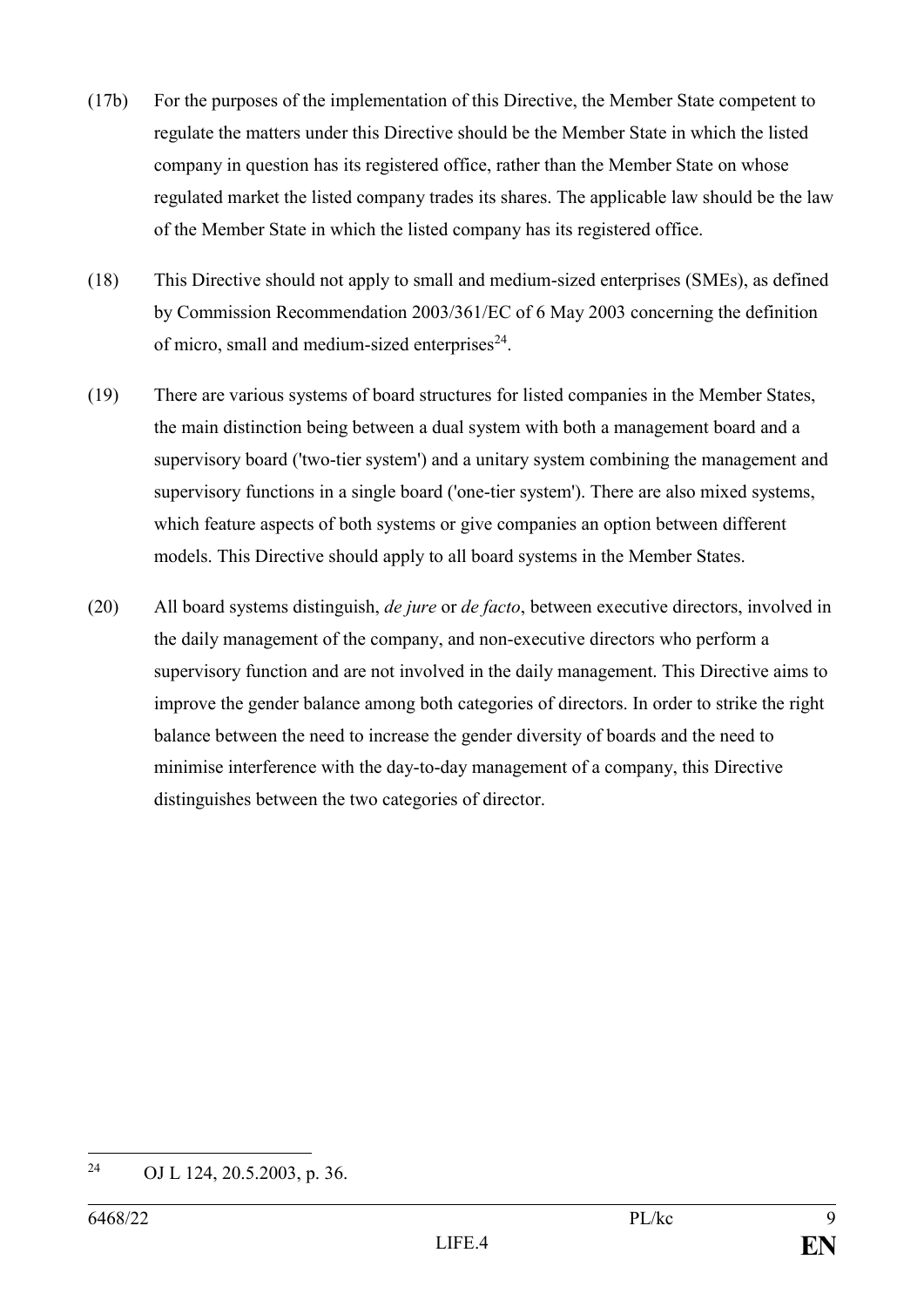- (21) The quantitative objectives provided for in this Directive should apply to all non-executive directors. In several Member States, a certain proportion of the non-executive directors can or must be appointed or elected by the companys' workforce and/or by employee organisations pursuant to national law or practice. The quantitative objectives should also apply to these directors. However, in view of the fact that some non-executive directors are employee representatives, the means for ensuring that those objectives are attained should be defined by the Member States concerned, with due regard to the specific rules for the election or designation of employee representatives as laid down in Member States' legislation and respect the freedom of vote in the election of employee representatives. Given the differences in national company law, this should include the possibility for Member States to apply the quantitative objectives separately to shareholder representatives and employee representatives.
- (22) Listed companies in the Union should aim to attain the objective of having at least 40 % of non-executive directors of the under-represented sex no later than 31 December 2027. Alternatively, since listed companies should aim to increase the proportion of the underrepresented sex in all decision-making positions, Member States may provide that listed companies may aim to attain the objective that members of the under-represented sex hold at least 33 % of all director positions, irrespective of whether they are executive or nonexecutive. These objectives concern the overall gender diversity among directors and do not interfere with the concrete choice of individual directors from a wide pool of male and female candidates in each individual case. In particular, this Directive does not exclude any particular candidates for director positions, nor does it impose any individual directors on companies or shareholders. It respects the shareholders' rights and the freedom of vote at the assembly of shareholders. The decision on the appropriate board members thus remains with the companies and shareholders.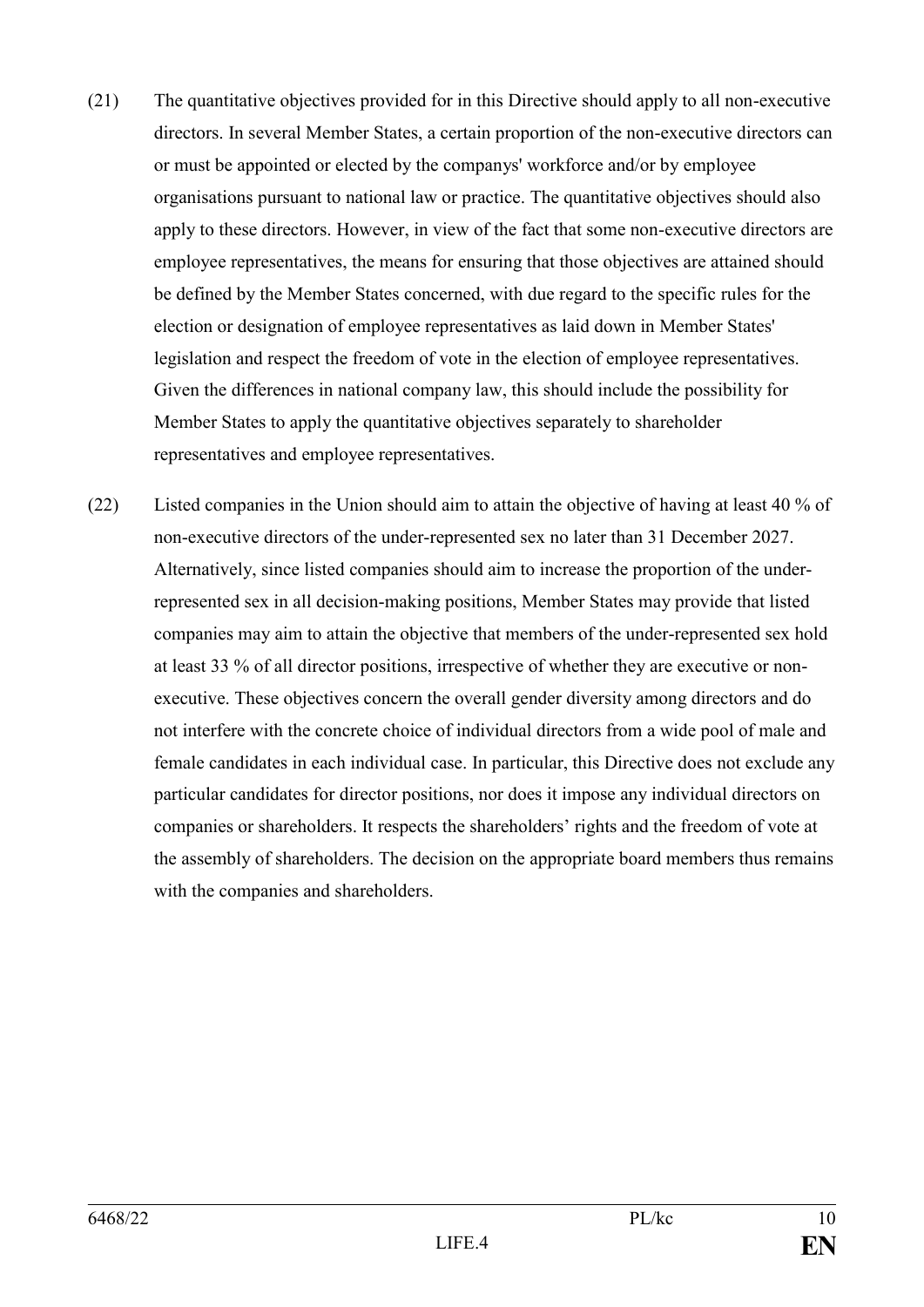- (22a) For listed companies having their registered office in a Member State that has taken equally effective measures to ensure a more balanced representation of women and men on the boards of listed companies or where there is evidence of progress coming close to the above objectives and where that Member State has decided to suspend the application of Article 4a, the objectives set out in Article 4(1) should be deemed to be attained.
- (23)
- (24) Determining the number of director positions necessary to attain the objectives requires further specification since, given the size of most boards, it is not possible mathematically to attain the exact share of 40 % or, where applicable, 33 %. Therefore, the number of board positions necessary to meet the objective should be the number closest to 40 %, or, where applicable, 33 %, and in both cases should be less than 50 %.
- (24a) Since the gender composition of the workforce may have a direct impact on the availability of candidates of the under-represented sex, Member States may provide that the quantitative objectives concerning the representation of men and women among directors laid down in this Directive do not apply to listed companies where the members of the under-represented sex make up less than 10 % of the employees. Such companies should nevertheless set their own quantitative objectives regarding gender-balanced representation of both sexes among all director positions and aim to attain those objectivesby 31 December 2027.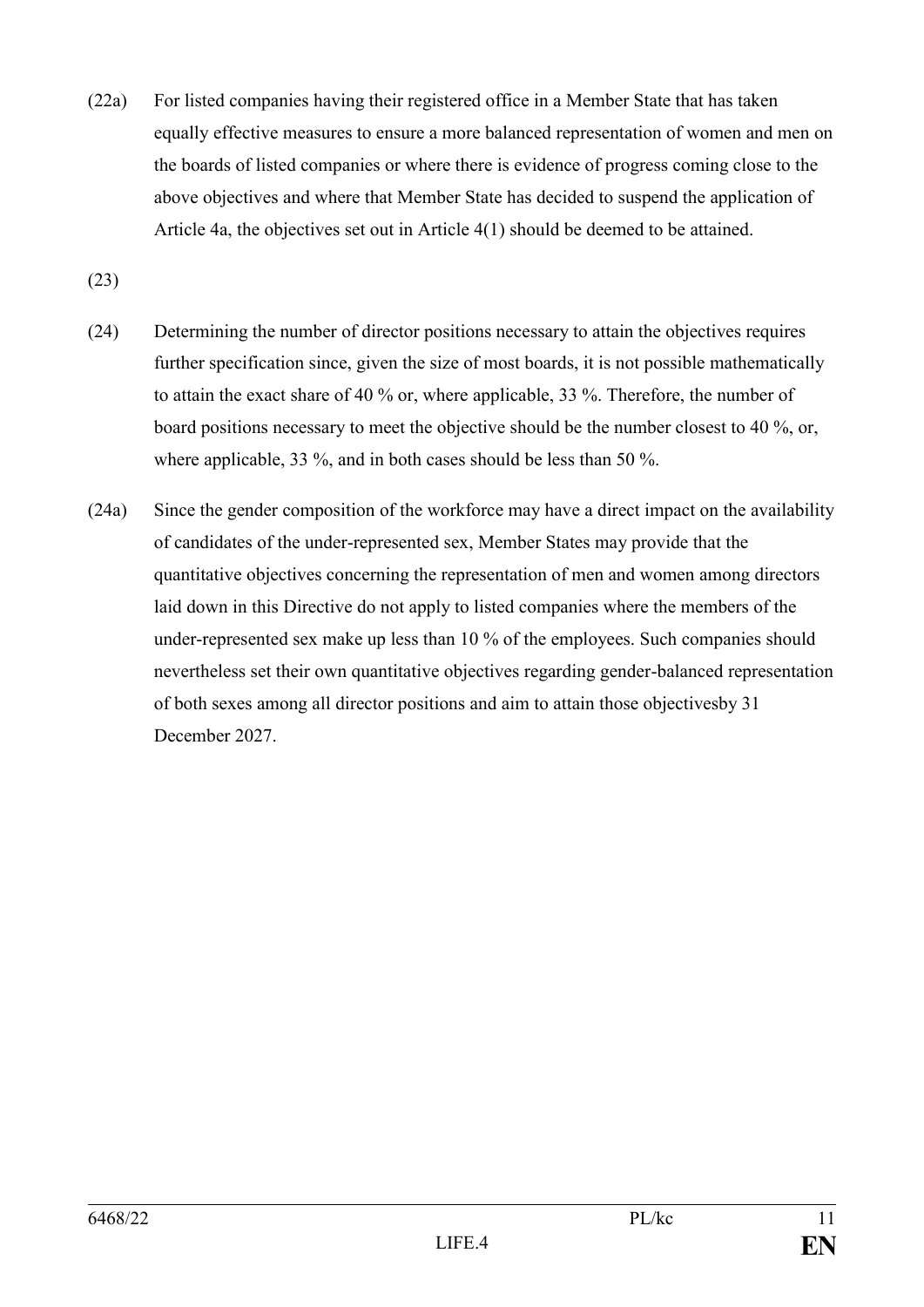- (25) In its case-law on positive action and the compatibility thereof with the principle of nondiscrimination based on sex (also laid down in Article 21 of the Charter), the Court of Justice of the European Union accepted that priority may in certain cases be given to the under-represented sex in selection for employment or promotion, provided that the candidate of the under-represented sex is equally qualified as compared with the competitor of the other sex in terms of suitability, competence and professional performance, that the priority is not automatic and unconditional but may be overridden if reasons specific to an individual candidate of the other sex tilt the balance in that candidate's favour, and that the application of each candidate is the subject of an objective assessment which specifically applies all the selection criteria to the individual candidates.<sup>25</sup>
- (26) In line with that case-law, Member States should ensure that those listed companies on whose boards members of the under-represented sex hold less than 40 % of non-executive director positions, or less than 33 % of all director positions, respectively, carry out the selection of the best qualified candidates for election or appointment to those positions on the basis of a comparative analysis of the qualifications of candidates by applying clear, neutrally formulated and unambiguous criteria established at the beginning of the selection process, with a view to attaining the relevant percentage no later than 31 December 2027. Examples of types of selection criteria that listed companies could apply include professional experience in managerial or supervisory tasks, knowledge in specific relevant areas such as finance, controlling or human resources management, leadership and communication skills and networking abilities.

<sup>25</sup> <sup>25</sup> C-450/93 Kalanke [1995] ECR I-3051, C-409/95 Marschall [1997] ECR I-6363, C-158/97 Badeck [2000] ECR I-1875, C-407/98 Abrahamsson [2000] ECR I-5539.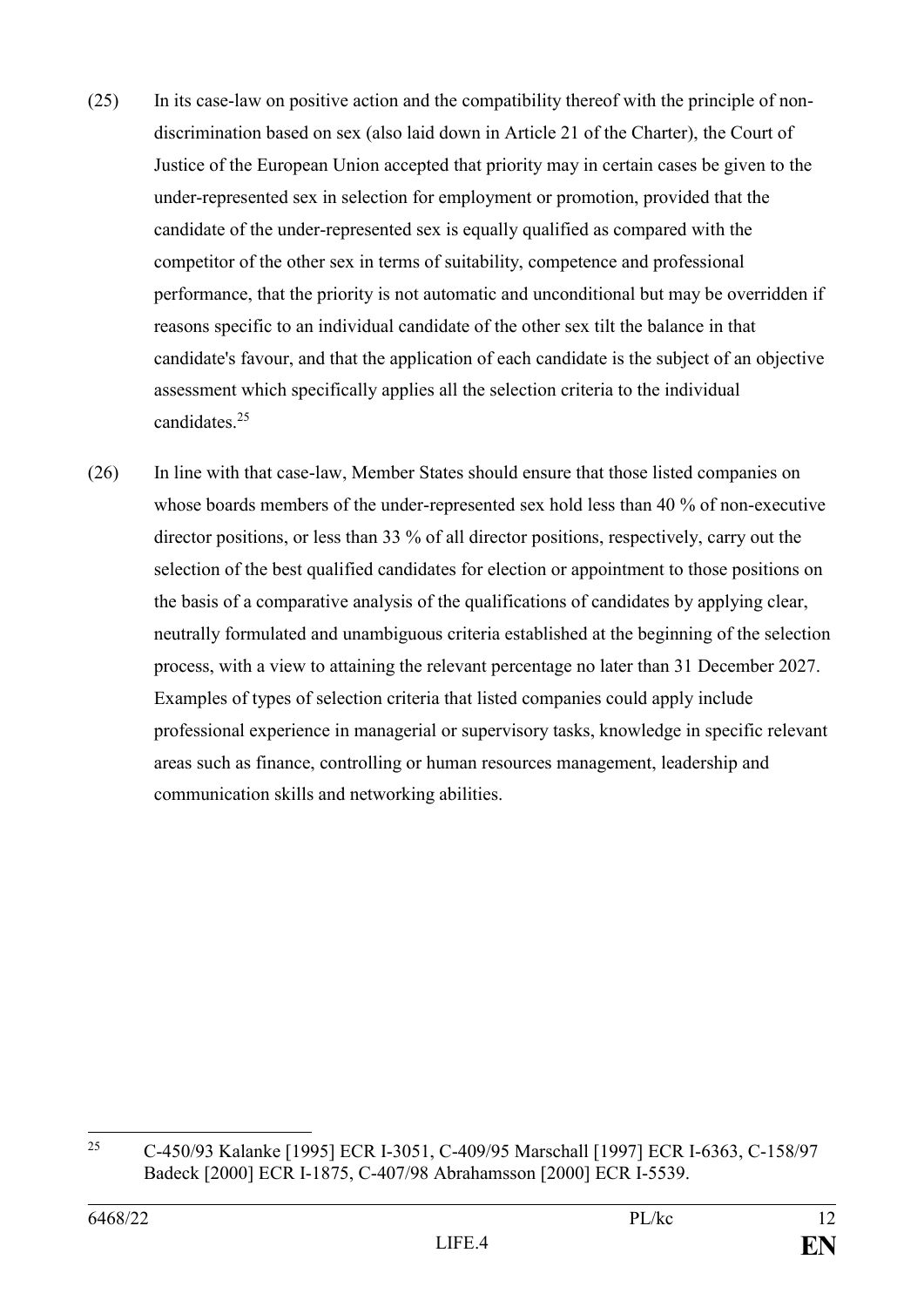- (26a) In Member States where the requirements relating to the process of selection of candidates are applicable, companies on whose boards members of the under-represented sex hold at least 40 % of non-executive director positions, or at least 33 % of all director positions, respectively, should not be obliged to implement those requirements.
- (27) The methods of selecting candidates for appointment or election to the posts of directors differ from one Member State to another and from one company to another. They may involve the pre-selection of candidates to be presented to the shareholders' assembly, for example by a nomination committee or by executive search firms. The requirements concerning the selection of candidates should be met at the appropriate stage of the selection process in accordance with national law and the articles of association of the listed companies concerned, prior to the election of a candidate by shareholders, for example while preparing a shortlist. In this respect, this Directive only establishes minimum standards for the process of selection of candidates for appointment or election to the posts, making it possible to apply the conditions provided for by the case-law of the Court of Justice with a view to attaining the objective of a more balanced representation of women and men on boards of listed companies. This Directive respects the shareholders' rights and the freedom of vote at the assembly of shareholders.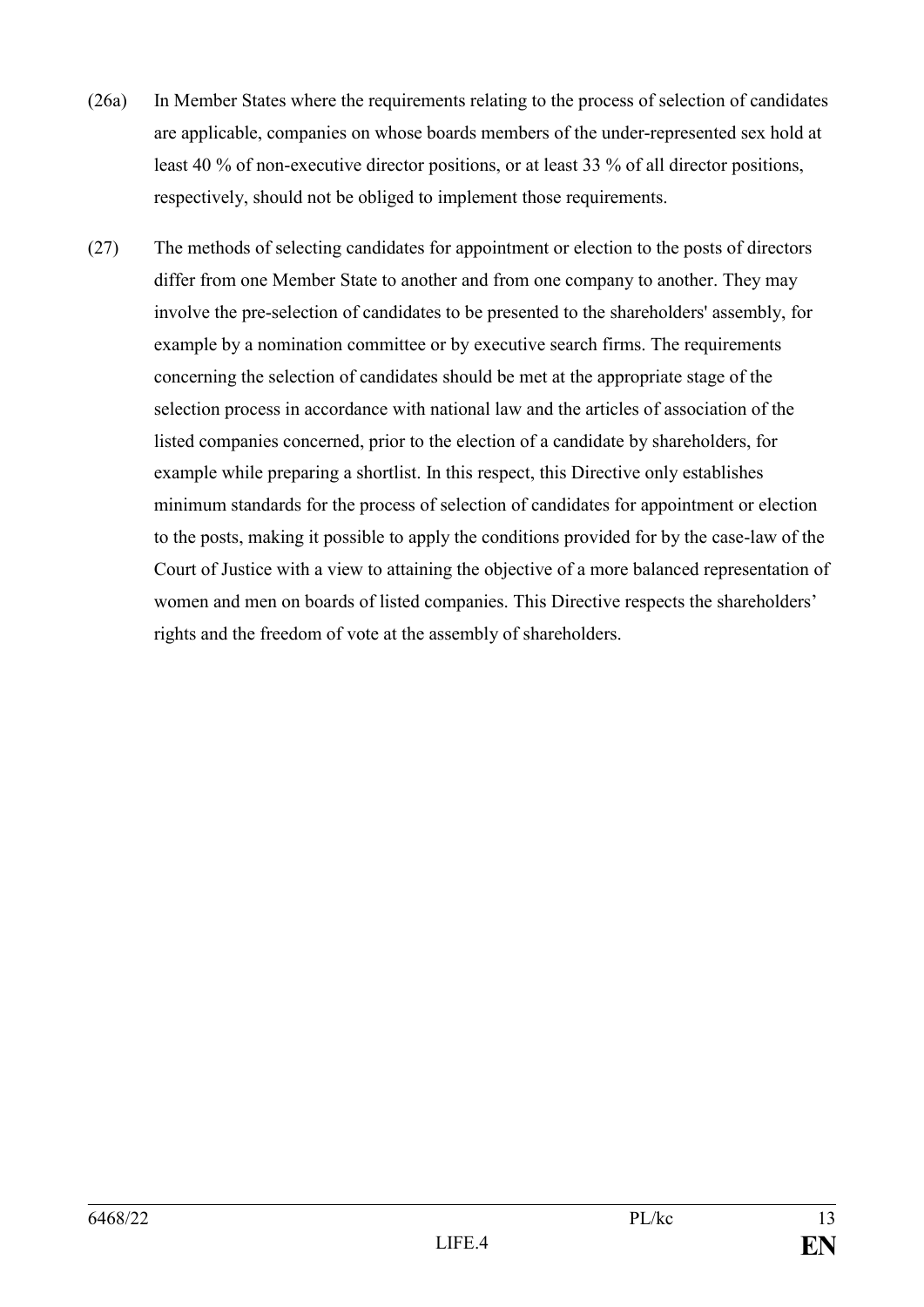- (28) In view of the objectives of this Directive, listed companies should be required upon the request of a candidate, to inform that candidate of the qualification criteria upon which the selection was based, the objective comparative assessment of the candidates under those criteria and, where relevant, the considerations tilting the balance in favour of a candidate who is not of the under-represented sex. Such an information requirement might imply a limitation to the right to respect for private life and to the right to the protection of personal data that are recognised, respectively, by Articles 7 and 8 of the Charter. However, such limitations are necessary and, in conformity with the principle of proportionality, genuinely meet recognised objectives of general interest. They are therefore in line with the requirements for such limitations laid down in Article 52(1) of the Charter and with the relevant case-law of the Court of Justice. Such limitations should be applied in compliance with Regulation (EU) 2016/679 of the European Parliament and of the Council<sup>26</sup>.
- (29) Where a candidate of the under-represented sex establishes the presumption that they were equally qualified as compared with the selected candidate of the other sex, the listed company should be required to demonstrate the correctness of the choice.

<sup>26</sup> <sup>26</sup> Regulation (EU) 2016/679 of the European Parliament and of the Council of 27 April 2016 on the protection of natural persons with regard to the processing of personal data and on the free movement of such data, and repealing Directive 95/46/EC (General Data Protection Regulation) (OJ L 119, 4.5.2016, p. 1–88).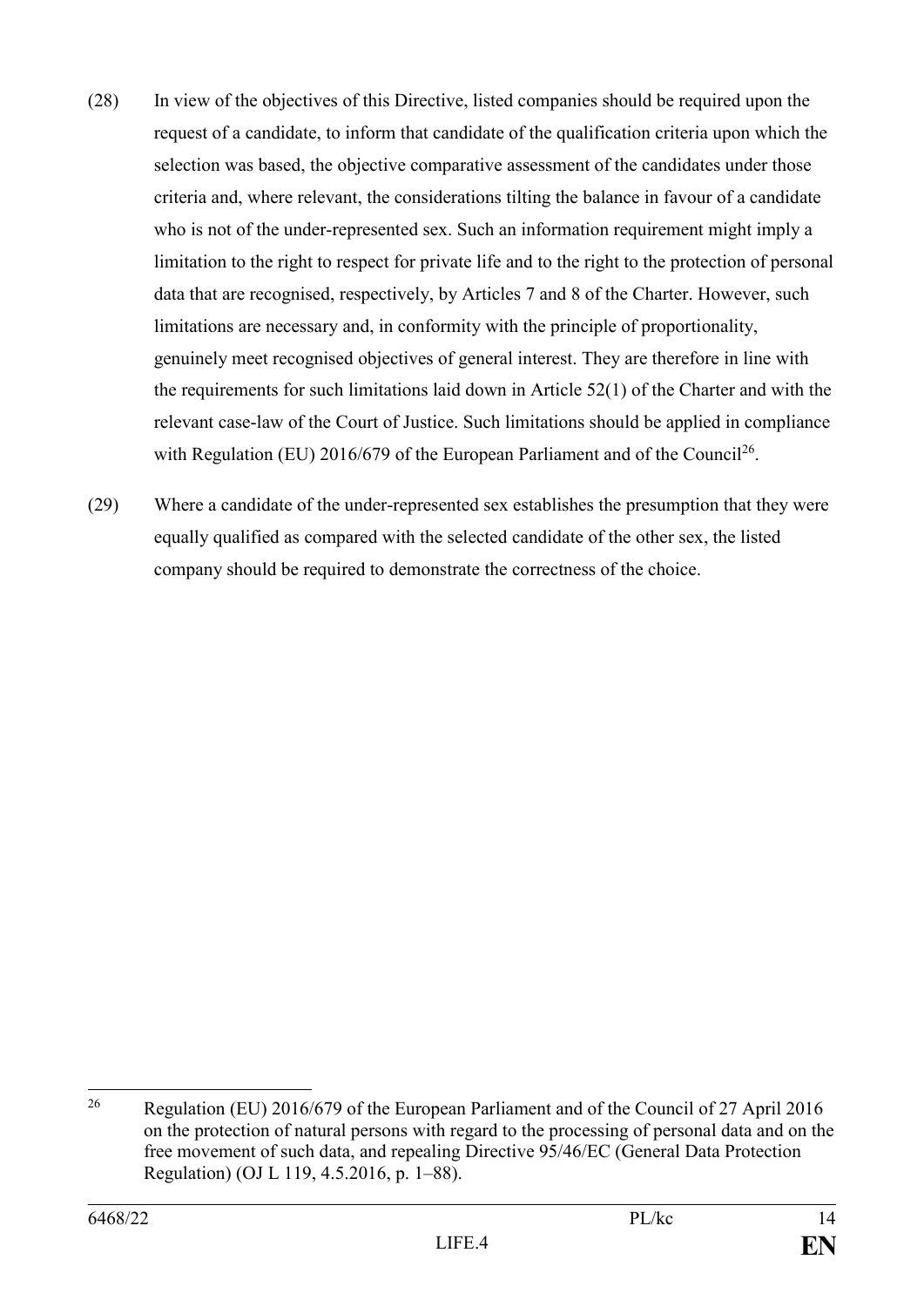- (29a) In accordance with the principle of subsidiarity, it is important to recognise the legitimacy of different approaches and to acknowledge the effectiveness of certain national measures available in this complex policy area. In some Member States, measures providing for equally effective means to ensure a more balanced representation of women and men on the boards of listed companies have already been taken or may yet be taken, or there may be evidence of progress coming close to achieving the objectives set by this Directive, before the deadline for its implementation. All requirements relating to the process of selection of candidates may be suspended by those Member States. In Member States that have introduced equally effective measures by way of national legislation requiring that the members of the underrepresented sex hold at least 30 % of non-executive director positions or at least 25 % of all director positions in large listed companies, the rounding rules defined in this Directive with regard to the specific number of board members should be applied *mutatis mutandis* for the purpose of assessing those national provisions under this Directive.
- (29b) With a view also to improving the gender balance among directors involved in daily management tasks, listed companies should be required to set individual quantitative objectives regarding a more balanced representation of both sexes among executive directors, with the aim of attaining such objectives by the date set out in this Directive. These objectives should help companies to achieve tangible progress as compared with their current situation. This obligation should not apply to listed companies which pursue the objective of 33 % relating to all directors, whether executive or non-executive.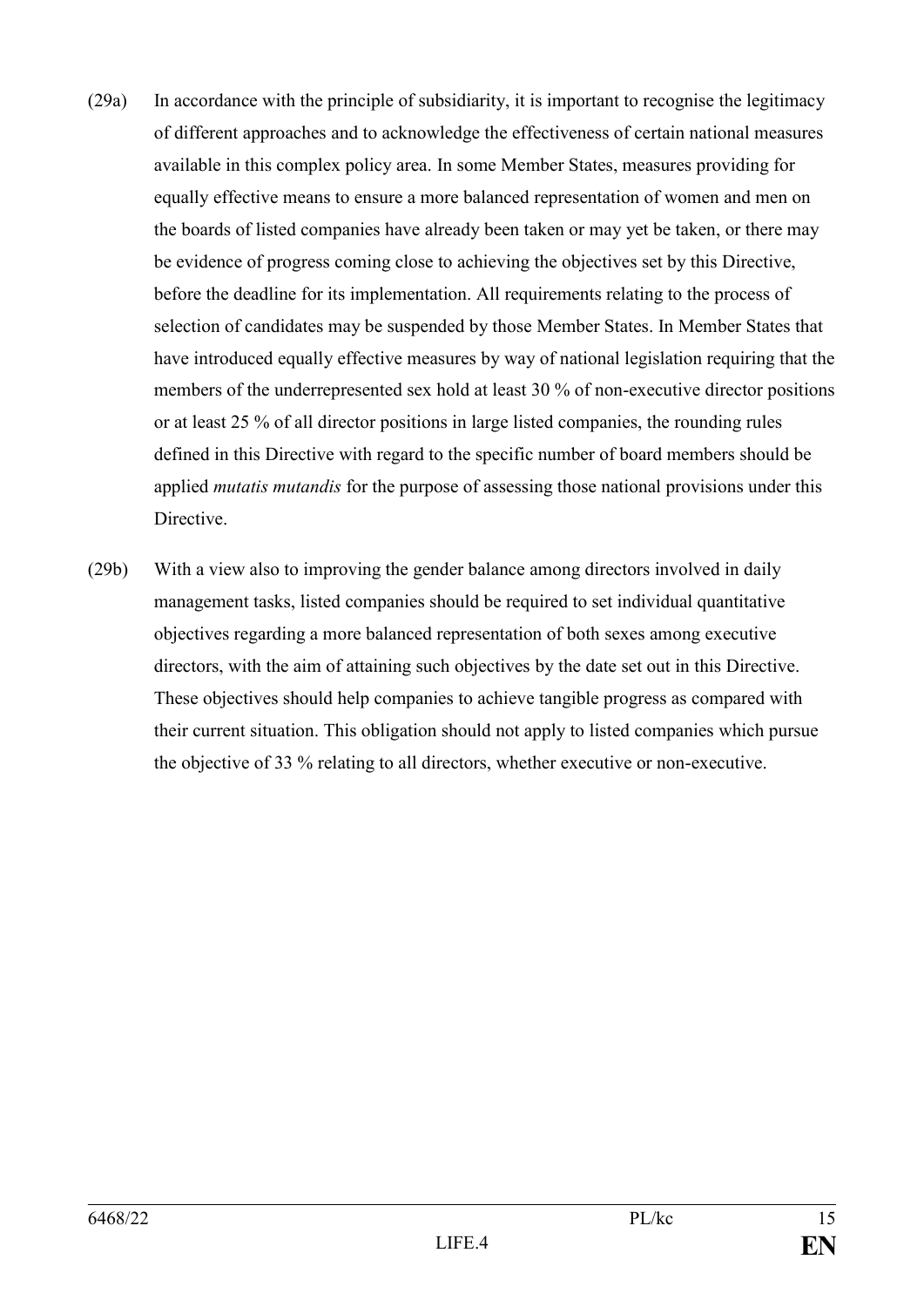- (29d) Member States should require listed companies to provide information on the gender composition of their boards as well as information on the measures taken with a view to attaining the objectives laid down in this Directive, on a yearly basis to the competent authorities in order to enable them to assess the progress of each listed company towards a more balanced representation of men and women among directors. Such information should be published by listed companies in an appropriate and accessible manner on their websites. Where a listed company has not met the applicable quantative objectives, such information should also include a description of the measures that the company intends to take in the future in order to meet the objectives. Where Member States have suspended the application of Article 4a on the basis of Article 4b these obligations should not apply provided that national legislation contains regular reporting obligations.
- (30) The obligations relating to the process of selection of candidates for appointment or election, the obligation to set a voluntary target in relation to executive directors, and reporting obligations should be enforced by measures which are effective, proportionate and dissuasive. Without prejudice to national law on the imposition of enforcement measures, as long as listed companies comply with those obligations, they should not be penalised for failing to attain the quantitative objectives concerning the representation of men and women among directors. Enforcement measures should not be applied to listed companies themselves if under national law a given action or omission is not attributable to the company, but to other natural or legal persons such as individual shareholders.

(31)

(32)

(33)

- (34)
- (35)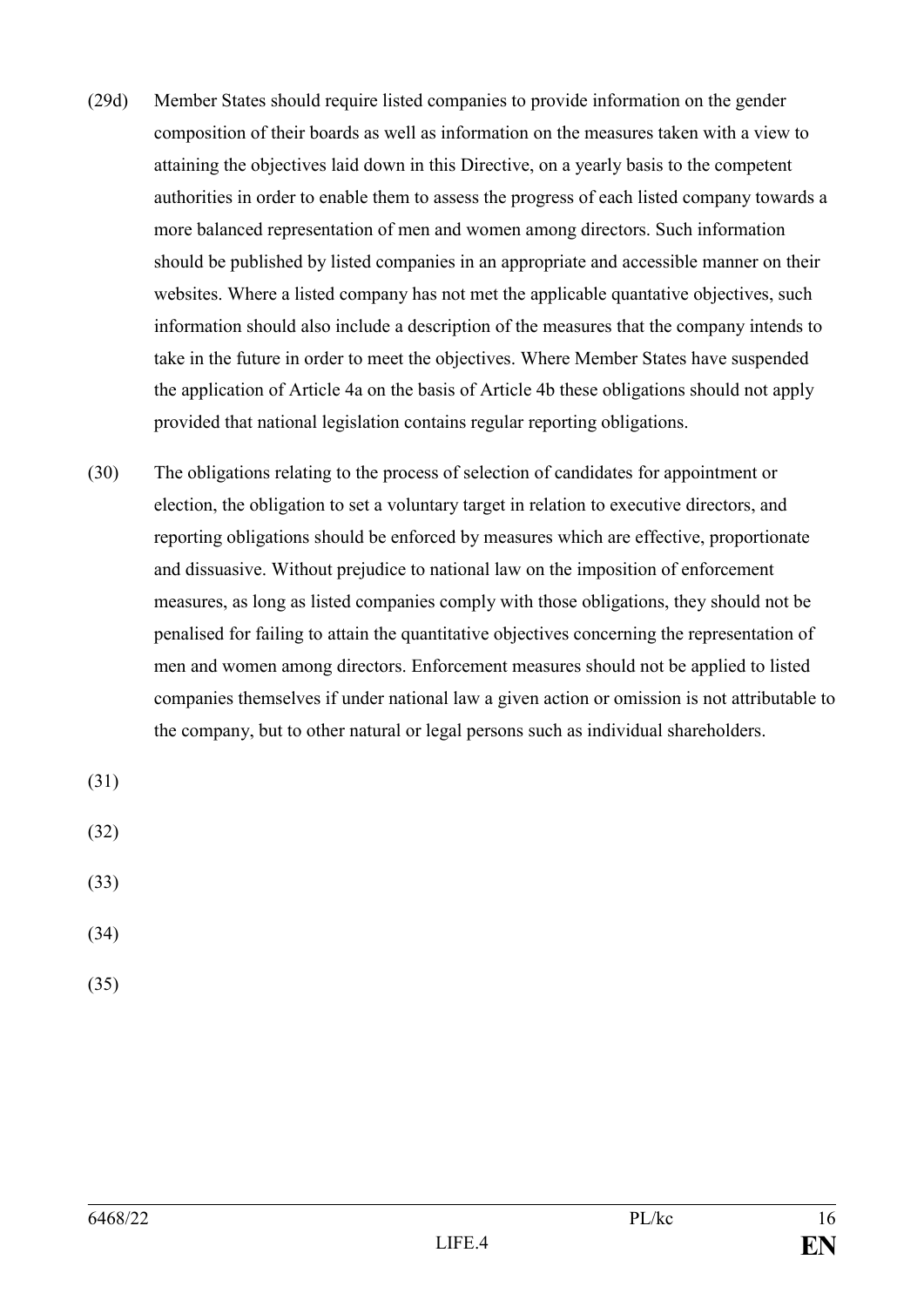- (35b) Member States or listed companies may introduce or maintain more favourable measures to ensure a more balanced representation of men and women.
- (36) This Directive respects fundamental rights and observes the principles recognised by the Charter. In particular, it contributes to the fulfilment of the right to equality between women and men (Article 23 of the Charter), the right to freedom to choose an occupation and the right to engage in work (Article 15 of the Charter). This Directive seeks to ensure full respect for the right to an effective remedy and a fair hearing (Article 47 of the Charter). The limitations on the exercise of the freedom to conduct business (Article 16 of the Charter) and of the right to property (Article 17(1) of the Charter) respect the essence of those rights and freedoms and are necessary and proportionate. They genuinely meet objectives of general interest recognised by the Union and the need to protect the rights and freedoms of others.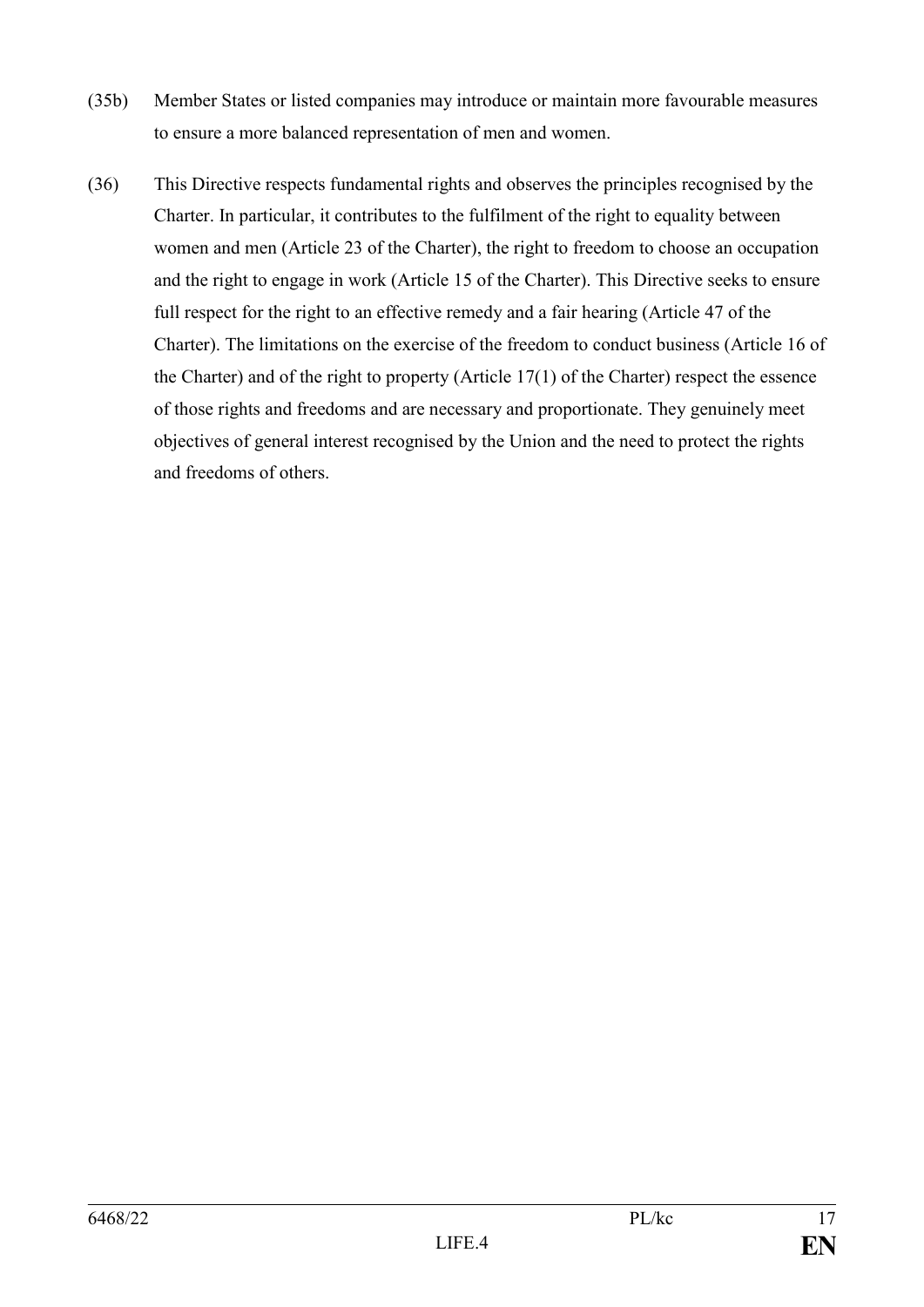- (37) While some Member States have taken regulatory action or encouraged self-regulation with mixed results, the majority of Member States have not taken action or indicated their willingness to act in a way that would bring about sufficient improvement. Projections based on a comprehensive analysis of all available information on past and current trends as well as intentions show that a balanced representation of women and men among board members across the Union in line with the objectives set out in this Directive will not be attained by Member States acting individually at any point in the foreseeable future. In the light of those circumstances and given the growing discrepancies between Member States in terms of the representation of women and men on company boards, the gender balance on corporate boards across the Union can only be improved through a common approach, and the potential for gender equality, competitiveness and growth can be better achieved through coordinated action at Union level rather than through national initiatives of varying scope, ambition and effectiveness. Since the objectives of this Directive cannot be sufficiently achieved by the Member States and can, therefore, by reason of the scale and effect of action, be better achieved at Union level, the Union may adopt measures in accordance with the principle of subsidiarity as set out in Article 5 of the Treaty on European Union.
- (38) In accordance with the principle of proportionality, as set out in that same Article, this Directive is limited to setting common objectives and principles and does not go beyond what is necessary in order to attain those objectives. Member States are given sufficient freedom to determine how the objectives laid down in this Directive should best be attained taking national circumstances into account, in particular rules and practices concerning recruitment to board positions. This Directive does not interfere with the possibility for listed companies to appoint the most qualified board members, and it grants a sufficiently long period of adaptation.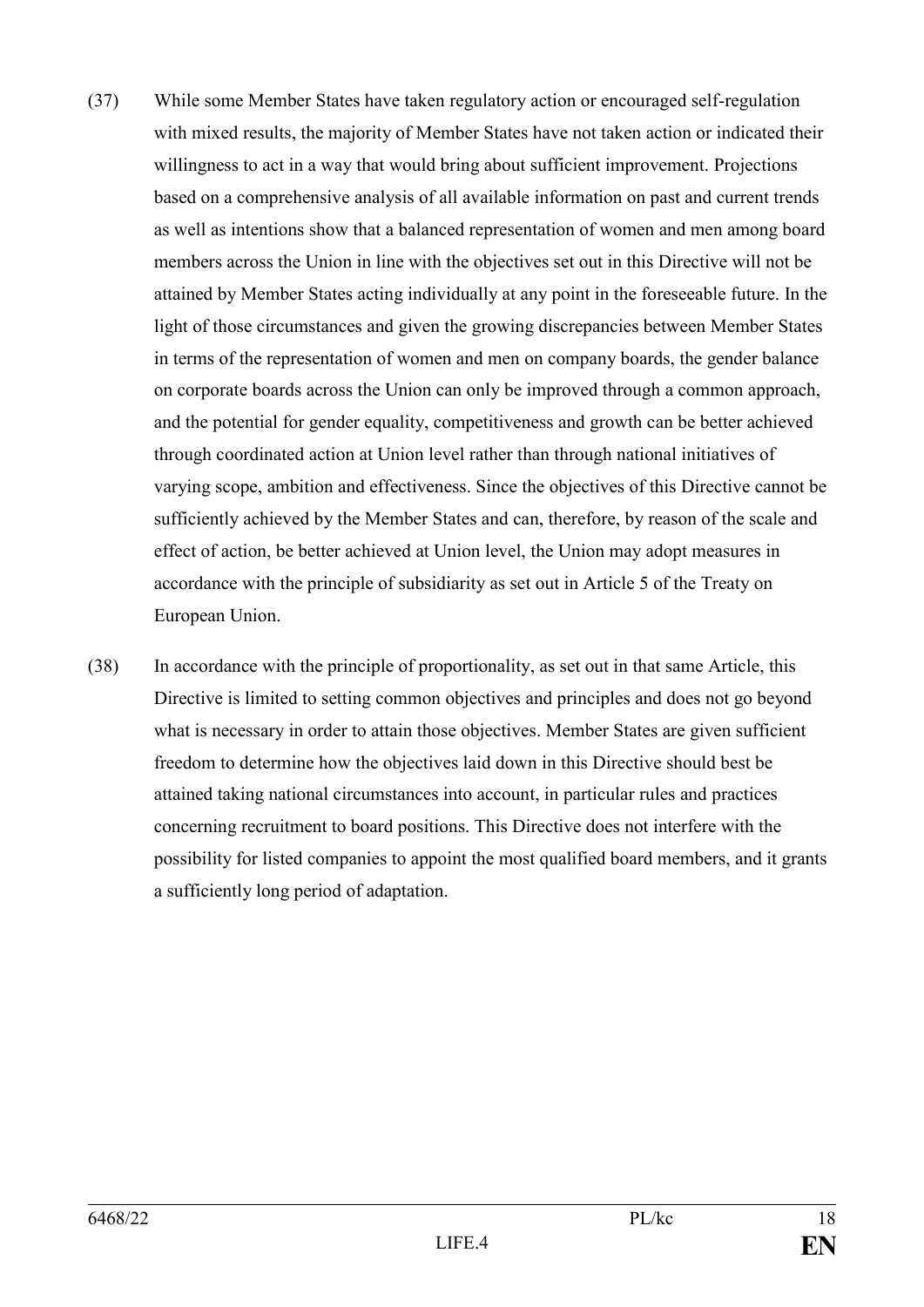- (39) In accordance with the principle of proportionality, the objective to be met by listed companies should be limited in time and remain in force only until sustainable progress has been achieved in the gender composition of boards. For that reason, the Commission should regularly review the application of this Directive and report to the European Parliament and the Council. Furthermore, this Directive provides for an expiry date. The Commission should assess, in its review, if there is a need to extend the duration of the Directive beyond that period.
- (40) In accordance with the Joint Political Declaration of Member States and the Commission of 28 September 2011 on explanatory documents,<sup>27</sup> Member States have undertaken, in justified cases, to accompany the notification of their transposition measures with one or more documents explaining the relationship between the components of a directive and the corresponding parts of national transposition instruments. With regard to this Directive, the legislator considers the transmission of such documents to be justified**.**

#### **(41) (new) The Committee of the Regions delivered an opinion on 30 May 2013,**

#### HAVE ADOPTED THIS DIRECTIVE:

#### *Article 1*

#### *Subject matter*

This Directive seeks to achieve a more balanced representation of men and women among the directors of listed companies by establishing measures that aim to accelerate progress towards gender balance, while allowing listed companies sufficient time to make the necessary arrangements.

<sup>27</sup> OJ C 369, 17.12.2011, p. 14.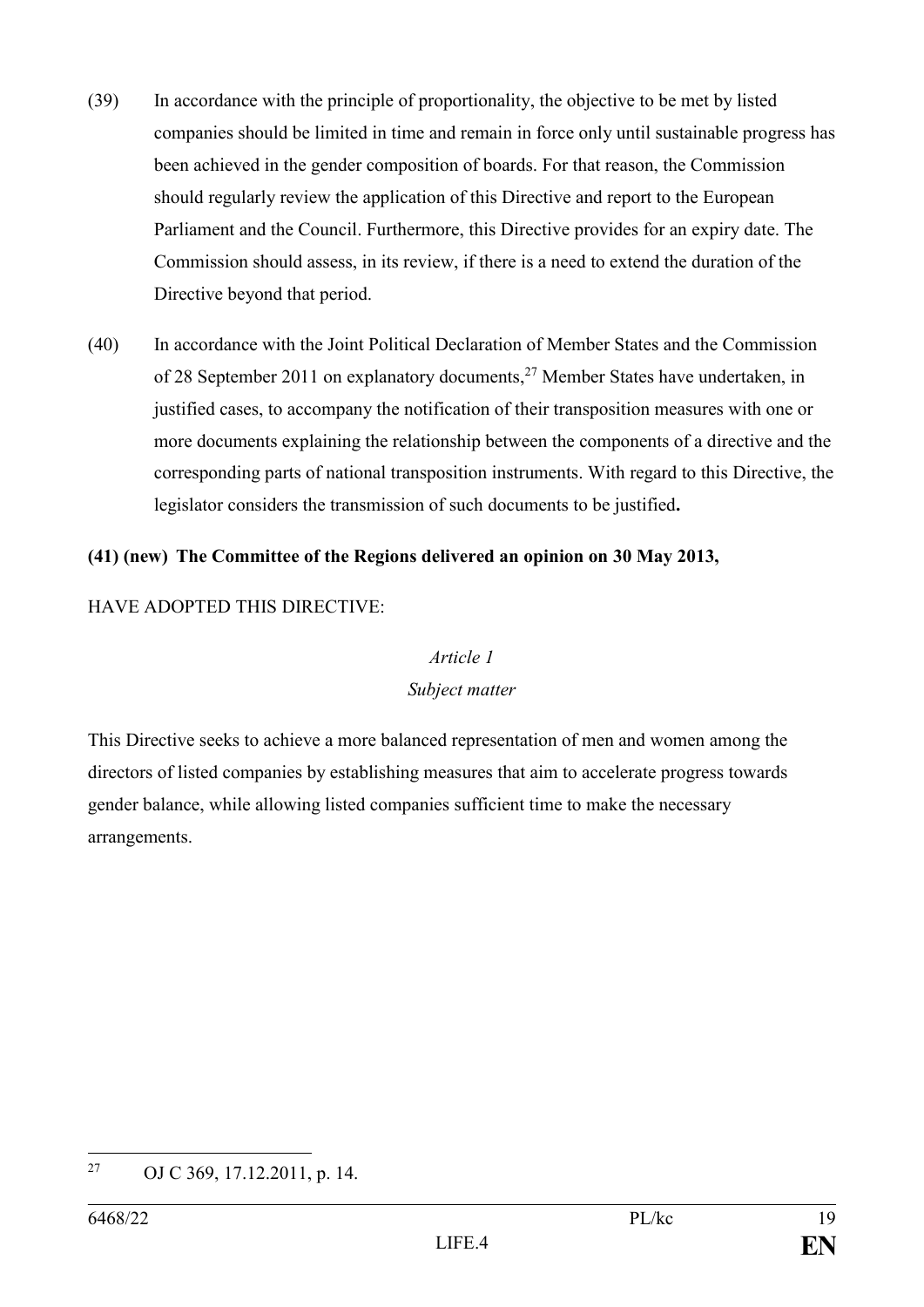#### *Article 2*

#### *Definitions*

For the purposes of this Directive, the following definitions apply:

- (1) 'listed company' means a company having its registered office in a Member State, and whose shares are admitted to trading on a regulated market within the meaning of point (21) of Article 4(1) of Directive 2014/65/EU, in one or more Member States;
- (2) 'board' means any administrative, managerial or supervisory body of a listed company;
- (3) 'director' means any member of a board, including an employees' representative;
- (4) 'executive director' means any member of a unitary board who is engaged in the daily management of a listed company and any member of a managerial board in a dual board system;
- (5) 'non-executive director' means any member of a unitary board other than an executive director and any member of a supervisory board in a dual board system;
- (6) 'unitary board' means a single board that carries out both the managerial and the supervisory functions of a listed company;
- (7) 'dual board system' means a system in which the managerial and supervisory functions of a listed company are carried out by separate boards;
- (8) 'small and medium-sized enterprise' or 'SME' means a company which employs less than 250 persons and has an annual turnover not exceeding EUR 50 million or an annual balance sheet total not exceeding EUR 43 million, or, for an SME having its registered office in a Member State whose currency is not the euro, the equivalent amounts in the currency of that Member State.

(9)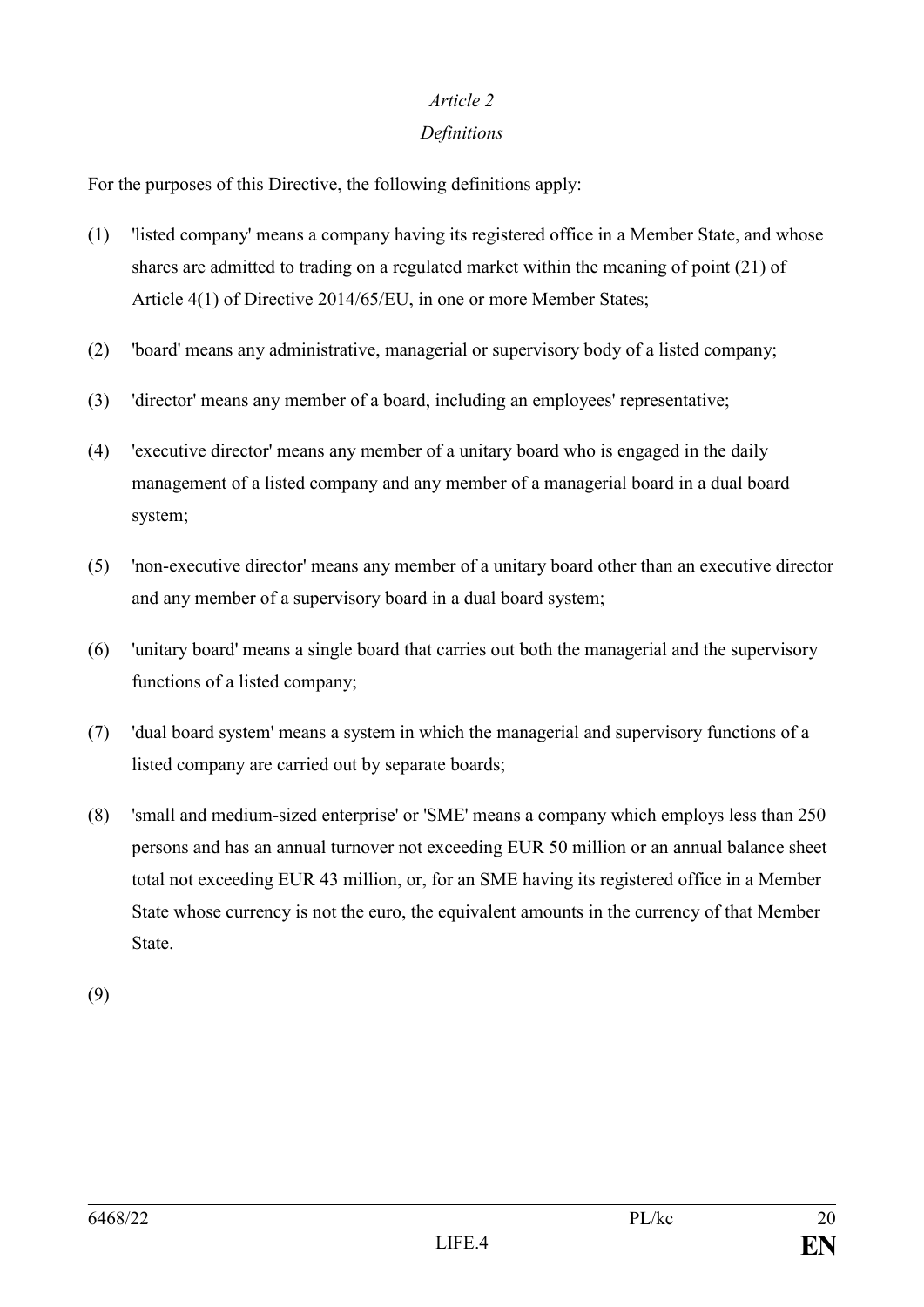# *Article 2a*

# *Applicable law*

The Member State competent to regulate matters covered in this Directive with respect to a given listed company shall be the Member State in which that company has its registered office and the applicable law shall be the law of that Member State.

#### *Article 3*

#### *Exclusion of small and medium-sized enterprises*

This Directive shall not apply to small and medium-sized enterprises.

#### *Article 4*

#### *Objectives with regard to gender balance on boards*

- 1. Member States shall ensure either:
	- (a) that listed companies aim to attain, by 31 December 2027, the objective that members of the under-represented sex hold at least 40 % of non-executive director positions
	- or
	- (b) that listed companies aim to attain, by 31 December 2027, the objective that members of the under-represented sex hold at least 33 % of all director positions, including both executive and non-executive directors.
- 2. The number of non-executive director positions that shall be deemed necessary to attain the objective laid down in paragraph 1(a) shall be the number closest to the proportion of 40 %, but less than 50 %, while the number of all director positions that shall be deemed necessary to attain the objective laid down in paragraph 1(b), shall be the number closest to the proportion of 33 %, but less than 50 %. Those numbers are set out in the Annex.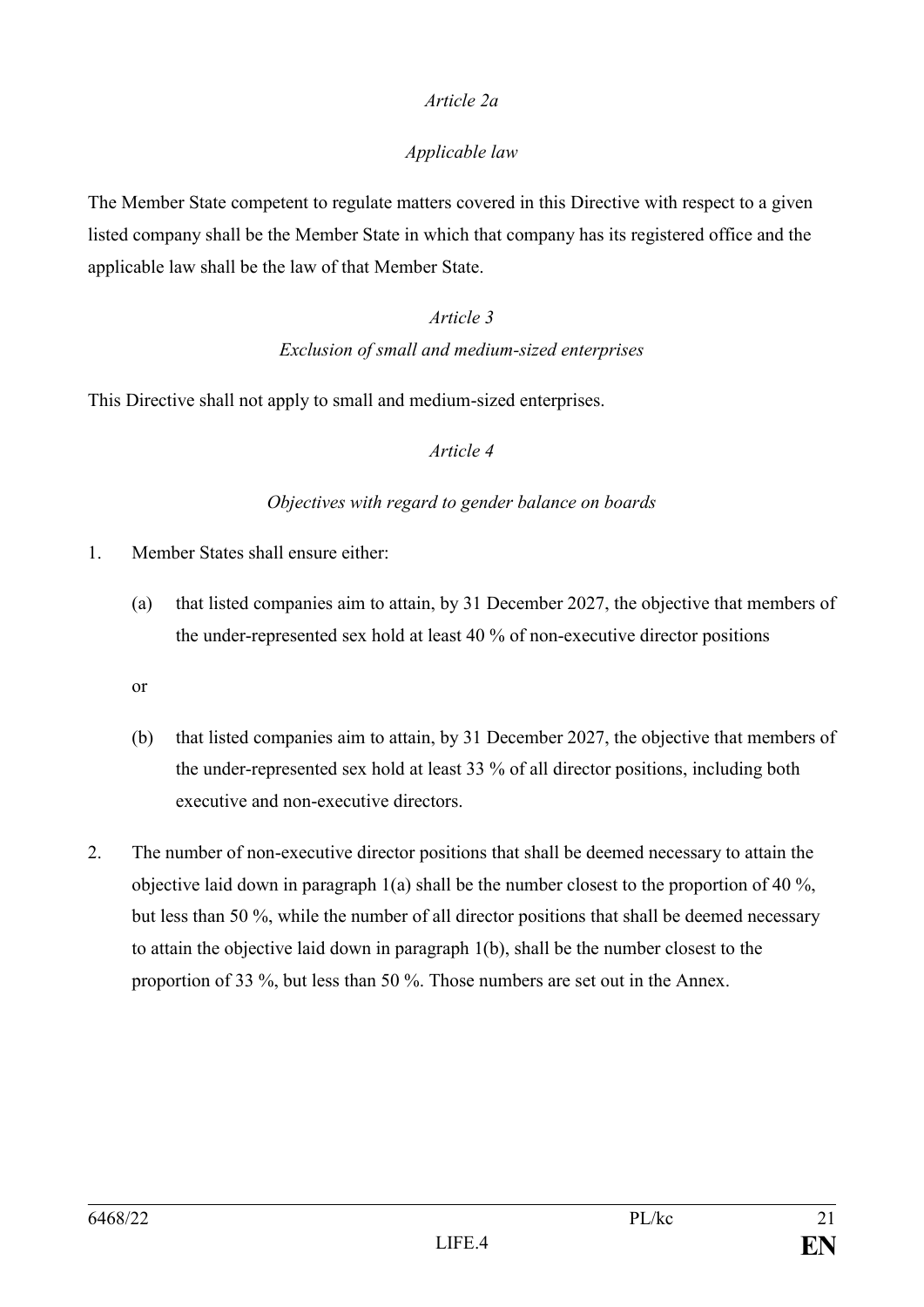- 3.
- 4.
- 5.
- 6. Member States may provide that listed companies in which members of the under-represented sex represent less than 10 % of the employees are not subject to the provisions laid down in this Article.

7.

# *Article 4a*

# *Means to attain the objectives*

- 1. Member States shall ensure that, with the aim of attaining one of the objectives laid down in Article 4(1), in listed companies which do not meet those objectives the selection of candidates for appointment or election to the positions referred to in Article 4(1) is carried out on the basis of a comparative analysis of the qualifications of each candidate, by applying clear, neutrally formulated and unambiguous criteria established in advance of the selection process.
- 2. In the selection of candidates for appointment or election to the positions referred to in Article 4(1), Member States shall ensure that, when choosing between candidates who are equally qualified in terms of suitability, competence and professional performance, priority is given to the candidate of the under-represented sex, unless an objective assessment taking account of all criteria specific to the individual candidates tilts the balance in favour of the candidate of the other sex.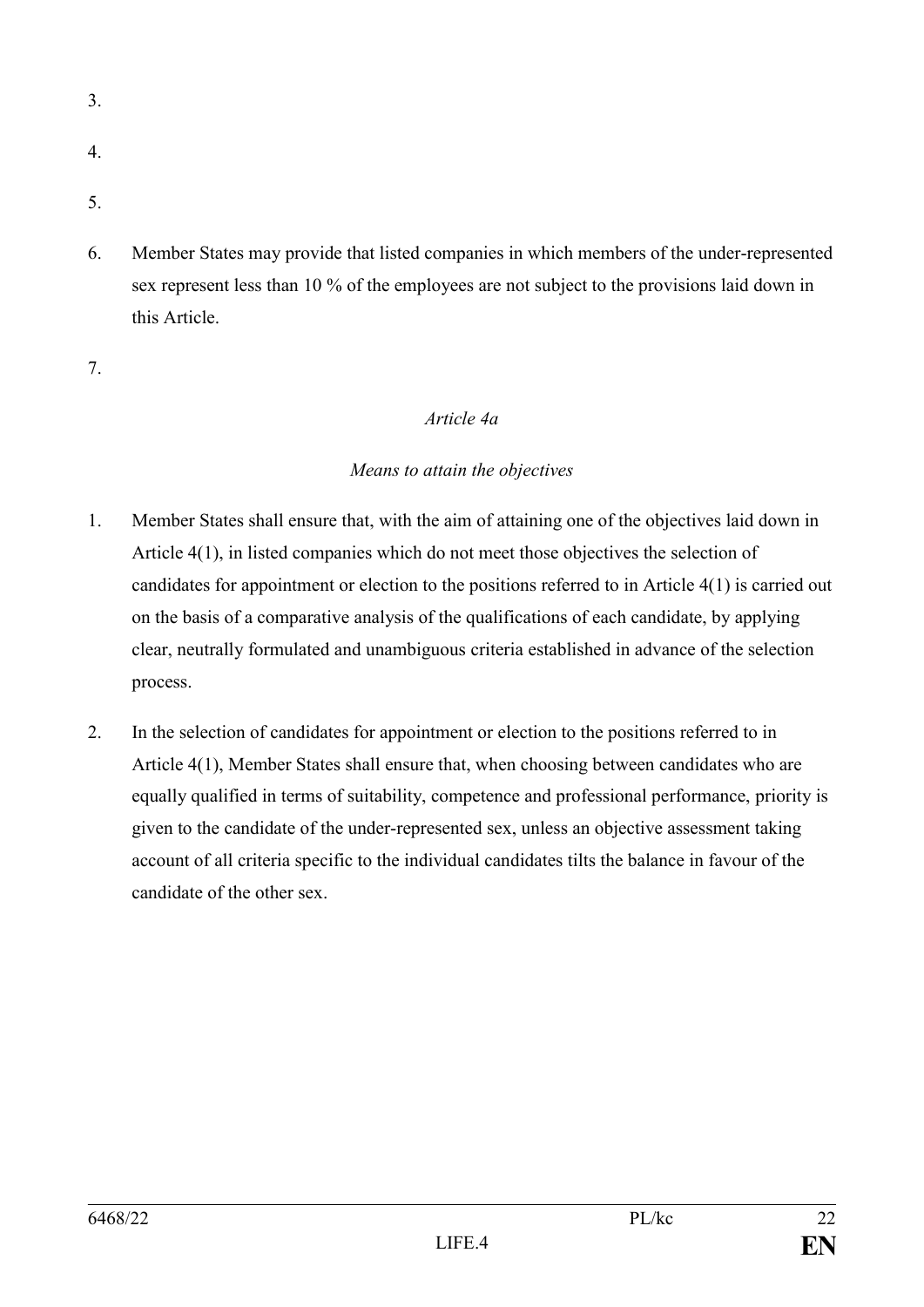- 3. Member States shall ensure that, in response to a request from a candidate who has been considered in the selection for appointment or election, listed companies are obliged to inform that candidate of the following:
	- (a) the qualification criteria upon which the selection was based,
	- (b) the objective comparative assessment of the candidates under those criteria, and,
	- (c) where relevant, the considerations tilting the balance in favour of a candidate of the other sex.
- 4. Member States shall take the necessary measures, in accordance with their national judicial systems, to ensure that where a candidate of the under-represented sex establishes facts from which it may be presumed that he or she was equally qualified as compared with the candidate of the other sex selected for appointment or election, it shall be for the listed company to prove that there has been no breach of Article 4a(2).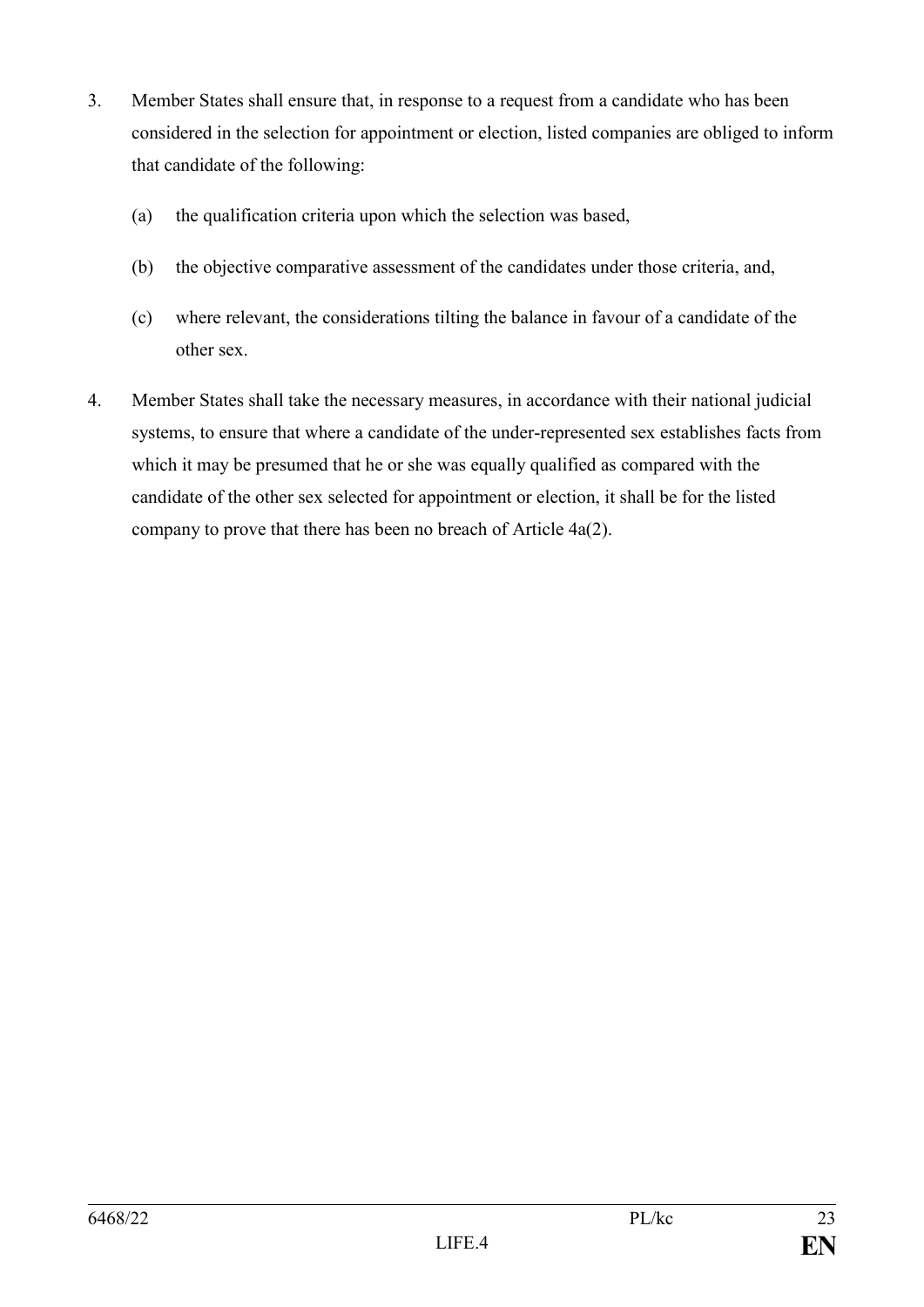#### *Article 4b*

#### *Suspension of the application of Article 4a*

- 1. A Member State may decide to suspend the application of Article 4a where, before [*OJ to insert the deadline for implementation pursuant to Article 8(1)*], equally effective measures to those laid down in Article 4a have already been taken in that Member State with the aim of attaining a more balanced representation of women and men among the directors of listed companies in line with the objectives set out in Article 4(1), or progress coming close to achieving those objectives has been attained. In those cases, the objectives set out in Article 4(1) shall be deemed to be met. Such equally effective measures may include, for example:
	- a) national legislation requires that members of the under-represented sex hold at least 30 % of non-executive director positions or at least 25 % of all director positions no later than 31 December 2027 and effective, proportionate and dissuasive enforcement measures apply in the case of non-compliance with these requirements. Where the binding targets provided for in the national legislation do not apply to all the companies falling within the scope of this Directive, the conditions for suspension shall nevertheless be deemed fulfilled if obligations to set individual quantitative objectives apply to all listed companies not covered by the binding targets, including SMEs, with regard to the non-executive and executive board members as well as with regard to at least one management level below the board level.
	- b) members of the under-represented sex hold at least 30 % of the total number of all nonexecutive director positions or at least 25 % of the total number of all director positions.
	- c) members of the under-represented sex hold at least 25 % of the total number of all nonexecutive director positions or 20 % of the total number of all director positions and the level of representation has increased by at least 7.5 percentage points over a recent fiveyear period ending before the deadline for implementation pursuant to Article 8(1).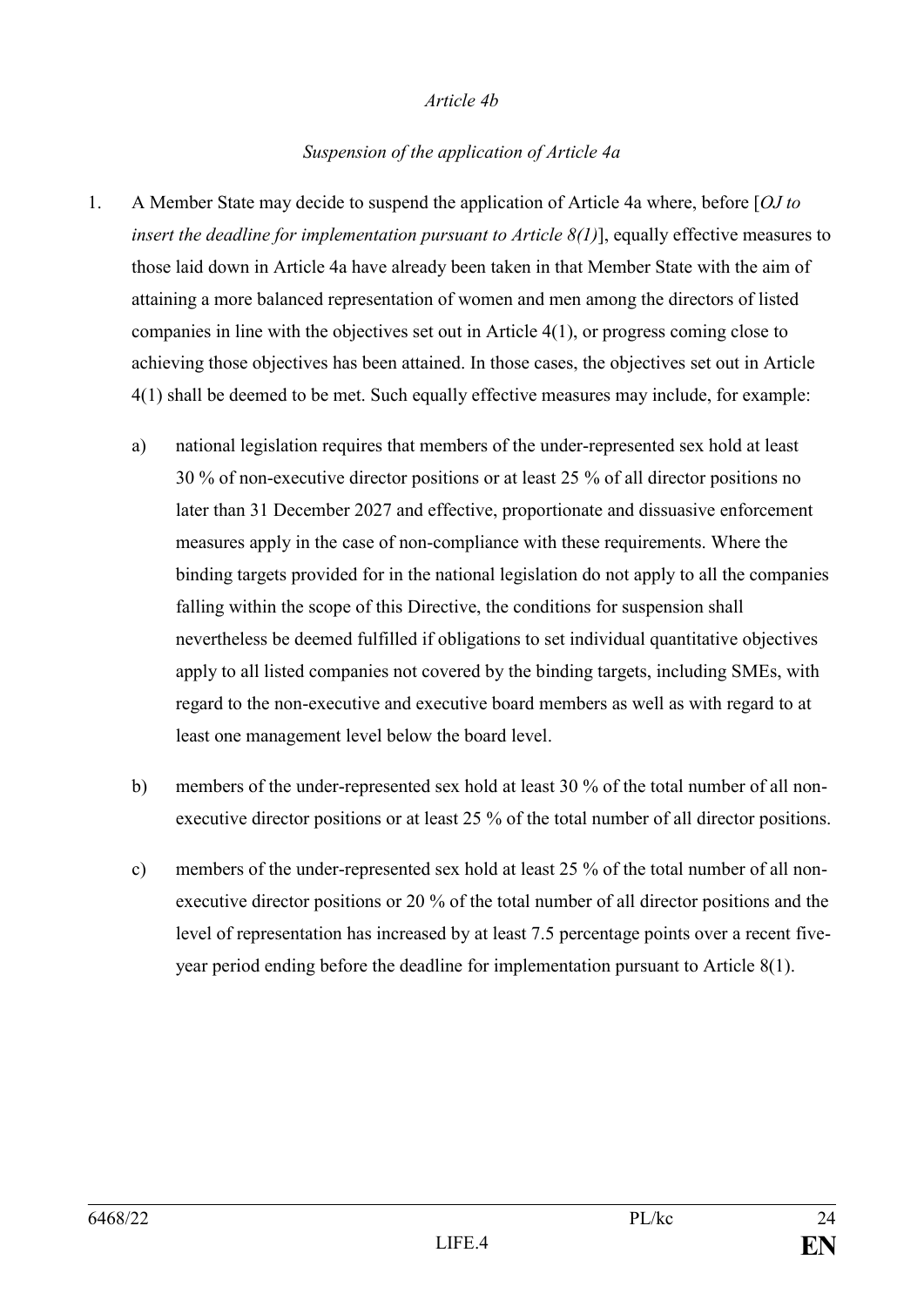- 1b. For the purpose of assessing the fulfilment of the conditions for a suspension on the basis of paragraph 1(a), paragraph 1(b) or paragraph 2, the number of director positions required shall be the number closest to the proportion of 30 % of non-executive directors or 25% of all director positions, but less than 40 %. This shall also be the case where, pursuant to national legislation, the binding quantitative objectives are applied separately to shareholder and employee representatives.
- 2. A Member State which has suspended the application of Article 4a pursuant to paragraph 1 may continue that suspension beyond 31 December 2029 only if
	- a) the national legislation complying with the requirements set out in paragraph 1 remains applicable; or
	- b) members of the under-represented sex hold at least 30 % of the total number of all nonexecutive director positions or 25 % of the total number of all director positions by 31 December 2029.

Where the requirements set out in this paragraph are not met, Member States shall resume the application of Article 4a with effect from 30 September 2030.

3. Where a Member State suspends the application of Article 4a as provided for in paragraphs 1 and 2 on the basis of national measures or progress extending to executive directors, that Member State may also suspend the application of Article 4c(1).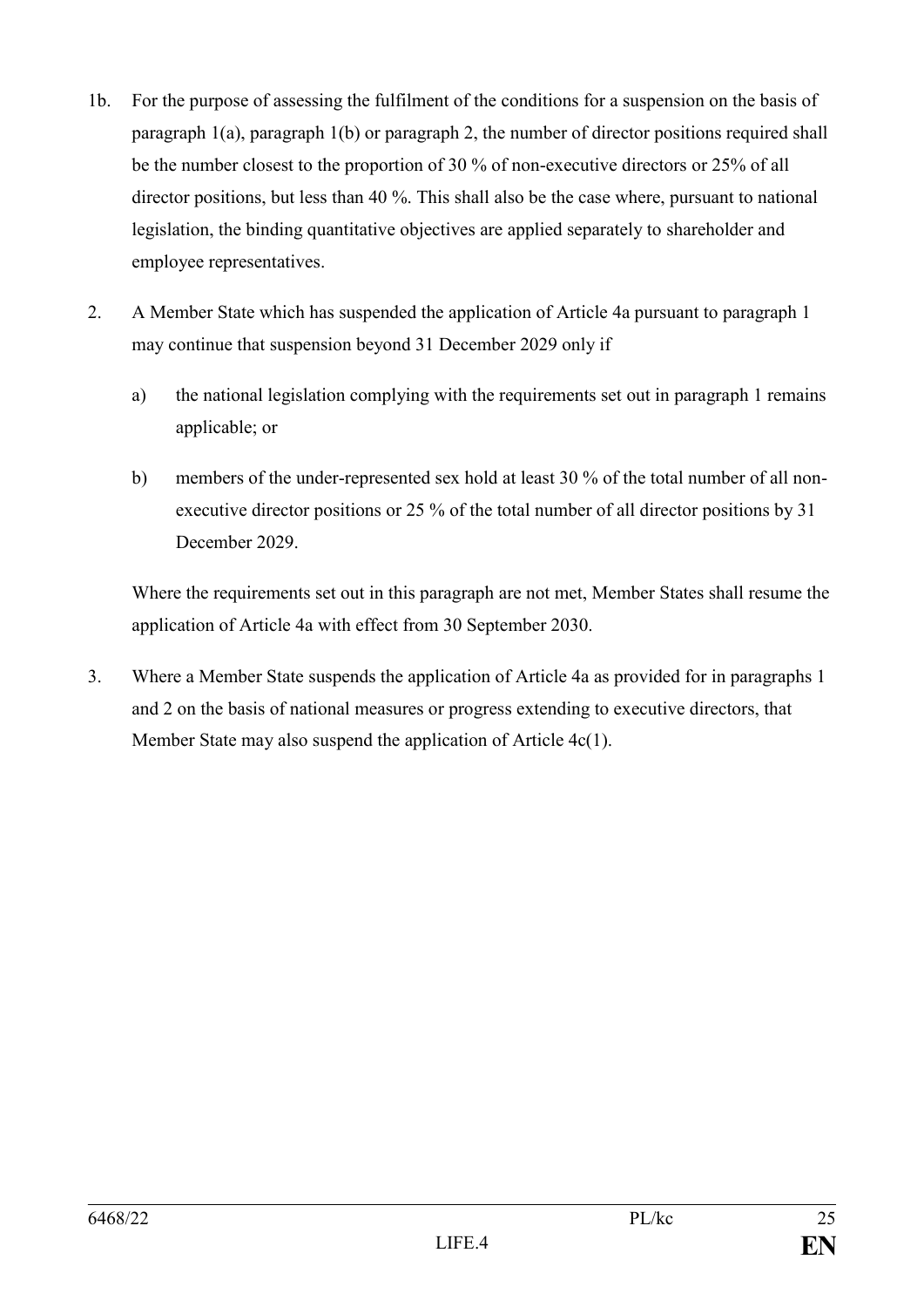#### *Article 4c*

# *Individual quantitative objectives*

- 1. Member States shall ensure that listed companies which are not subject to the objective laid down in Article 4(1)(b) set individual quantitative objectives regarding gender-balanced representation of both sexes among executive directors, which they shall aim to attain no later than 31 December 2027.
- 2. Where Member States provide, pursuant to Article 4(6), that certain listed companies are not subject to the objectives laid down in Article 4, those Member States shall ensure that such companies set individual quantitative objectives regarding gender-balanced representation of both sexes among all director positions and aim to attain those objectives by 31 December 2027.

# *Article 5 Reporting*

1.

- 2. Member States shall require listed companies to provide information to the competent authorities, once a year, about the gender representation on their boards, distinguishing between non-executive and executive directors and regarding the measures taken with a view to attaining the applicable objectives laid down in Articles 4(1) and 4c. Member States shall require listed companies to publish that information in an appropriate and accessible manner on their websites.
- 3. Where a listed company does not attain either of the objectives laid down in Article 4(1) or the individual quantitative objectives referred to in Article 4c, the information referred to in paragraph 2 shall include the reasons for not attaining the objectives and a description of the measures which the company has already taken and/or intends to take in order to attain them.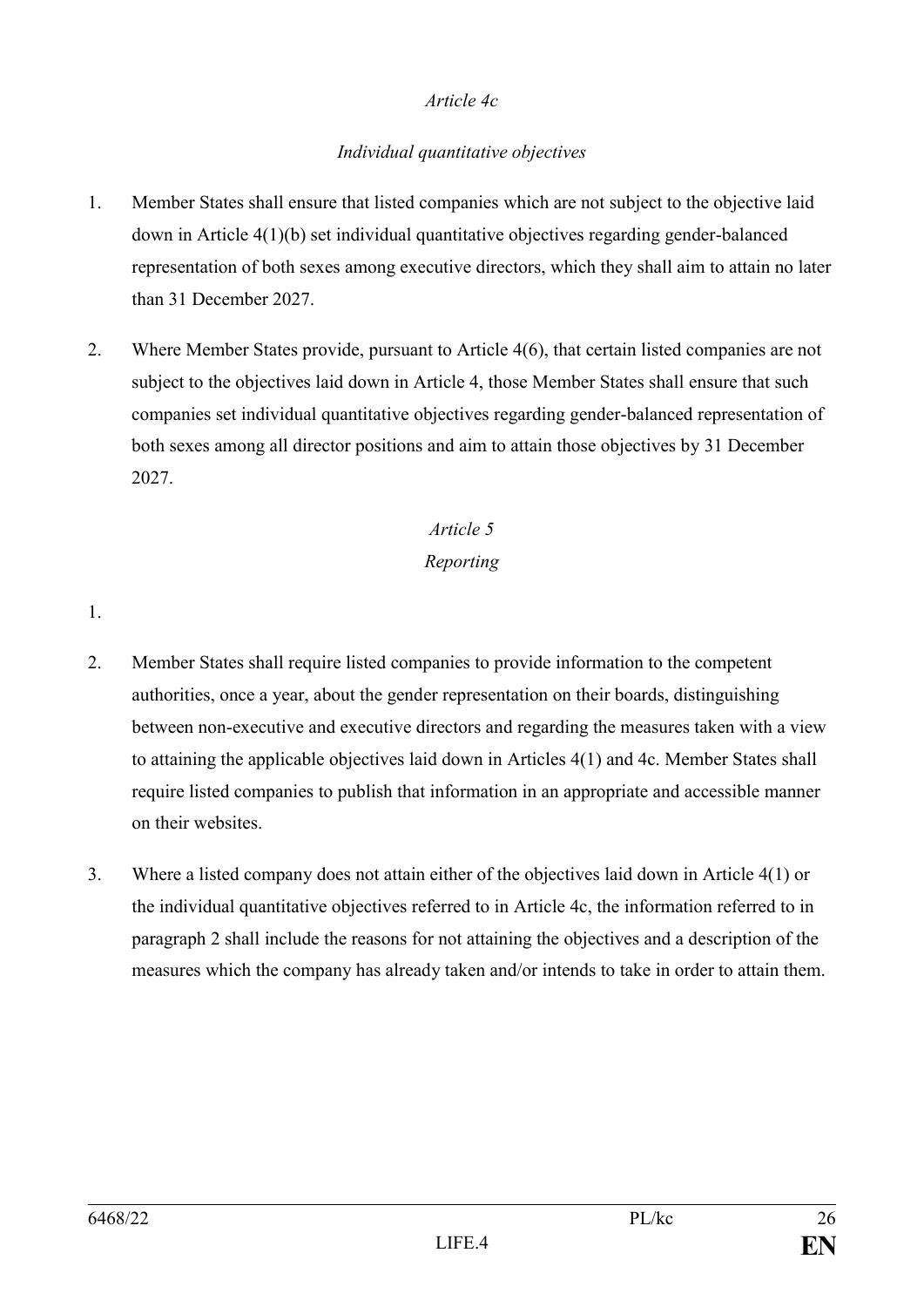3a. The obligations set out in paragraphs 2 and 3 shall not apply to listed companies having their registered offices in a Member State that has suspended the application of Article 4a on the basis of Article 4b and where national law includes regular reporting obligations.

4.

# *Article 6 Enforcement measures*

- 1. Member States shall lay down rules on enforcement measures applicable to infringements of the national provisions adopted pursuant to Articles 4a, 4b(2)(a), 4c, and 5 of this Directive as applicable and shall take all necessary measures to ensure that they are applied.
- 2. The enforcement measures must be effective, proportionate and dissuasive.
- 3. Listed companies may be held liable only for acts or omissions which can be attributed to them in accordance with national law.

# *Article 7*

# *Minimum requirements*

Member States may introduce or maintain provisions which are more favourable than those laid down in this Directive to ensure a more balanced representation of men and women in respect of listed companies, provided those provisions do not create unjustified discrimination or hinder the proper functioning of the internal market.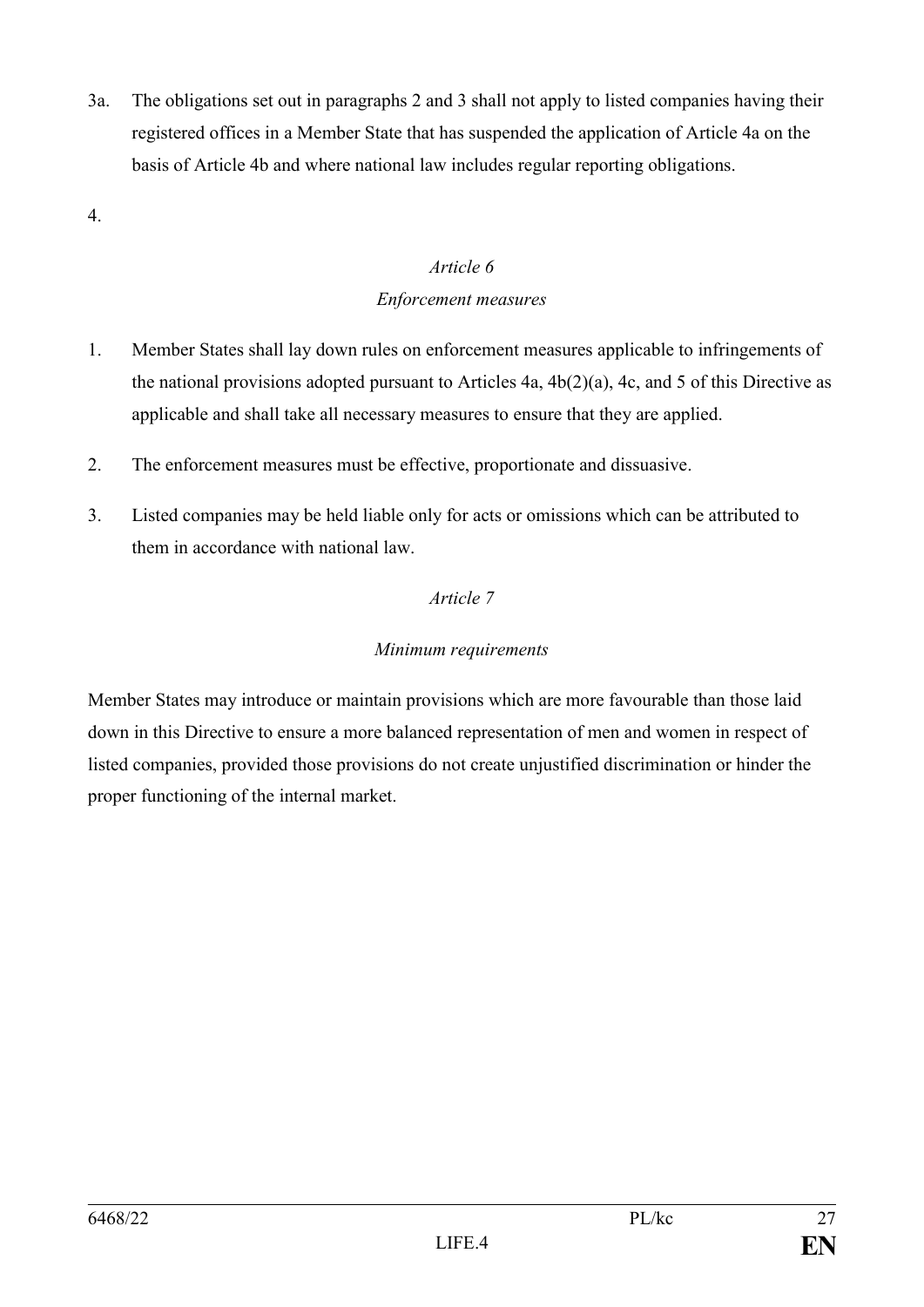# *Article 7a (new)*

## *Bodies for the promotion of gender balance in listed companies*

Member States shall designate one or more bodies for the promotion, analysis, monitoring and support of gender balance on the boards of listed companies; these bodies can be, for example, the ones designated in accordance with Article 20 of Directive 2006/54/EC of the Europen Parlament and of the Council<sup>28</sup>.

# *Article 8 Implementation*

- 1. Member States shall adopt and publish, by *[three years after adoption]*, the laws, regulations and administrative provisions necessary to comply with this Directive. They shall immediately communicate to the Commission the text thereof.
- 2. The laws, regulations and administrative provisions referred to in paragraph 1 shall contain a reference to this Directive or be accompanied by such a reference on the occasion of their official publication. Member States shall determine how such reference is to be made.
- 2a. Member States that suspend, pursuant to Article 4b, the application of the requirements relating to the process of selection of candidates for appointment or election referred to in Article 4a shall immediately communicate to the Commission the information demonstrating that the conditions laid down in Article 4b are fulfilled.
- 3.
- 4. Member States shall communicate to the Commission the text of the main provisions of national law which they adopt in the field covered by this Directive.

 $28$ <sup>28</sup> Directive 2006/54/EC of the European Parliament and of the Council of 5 July 2006 on the implementation of the principle of equal opportunities and equal treatment of men and women in matters of employment and occupation (OJ L 204, 26.7.2006, p. 23).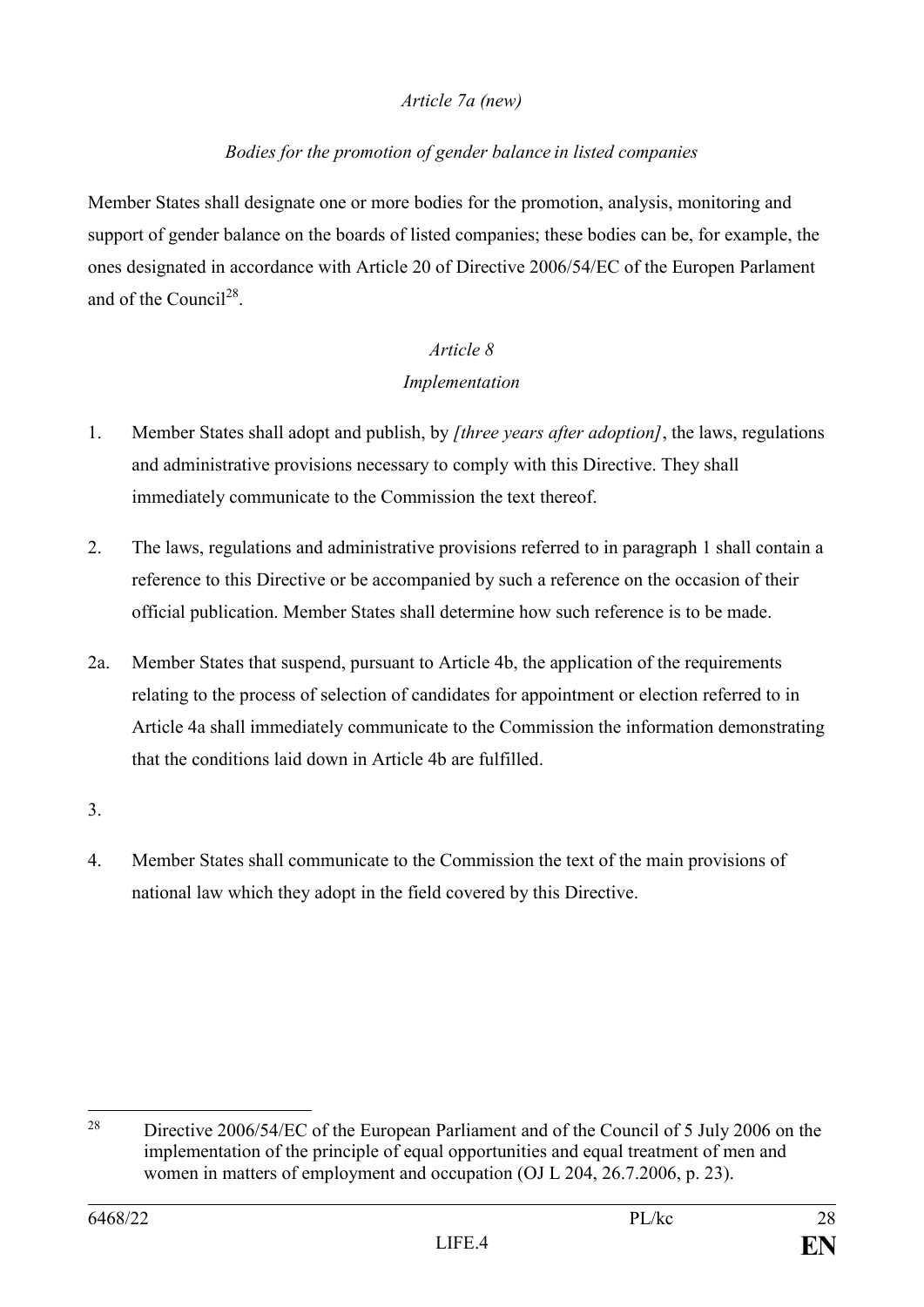#### *Article 9*

#### *Review*

- 1. Member States shall communicate to the Commission by [*one year after the date provided for in Article 8(1)*] and every two years thereafter, a report on the implementation of this Directive. These reports shall include, *inter alia*, comprehensive information about the measures taken with a view to attaining the objectives laid down in Article 4(1) or about the fulfilment of the conditions referred to in Article 4b as applicable, information provided in accordance with Article 5 and, where applicable, representative information about individual quantitative objectives set by listed companies pursuant to Article 4c.
- 2. Member States that suspend, pursuant to Article 4b, the application of Article 4a shall include in the reports mentioned in paragraph 1 information showing whether the conditions laid down in Article 4b are fulfilled. The Commission shall issue a specific report by *[two years after the date provided for in Article 8(1)]* ascertaining, *inter alia*, whether the conditions in Article 4b are fulfilled.
- 3. The Commission shall review the application of this Directive and report to the European Parliament and the Council by 31 December 2031 and every two years thereafter. The Commission shall evaluate in particular whether the objectives of this Directive have been achieved.
- 4. In its reports, the Commission shall assess whether, in the light of developments in the representation of men and women on boards and at different levels of decision-making throughout the economy and taking into account whether the progress made is sufficiently sustainable, there is a need to extend the duration of this Directive beyond the date specified in Article 10(2) or to otherwise amend it.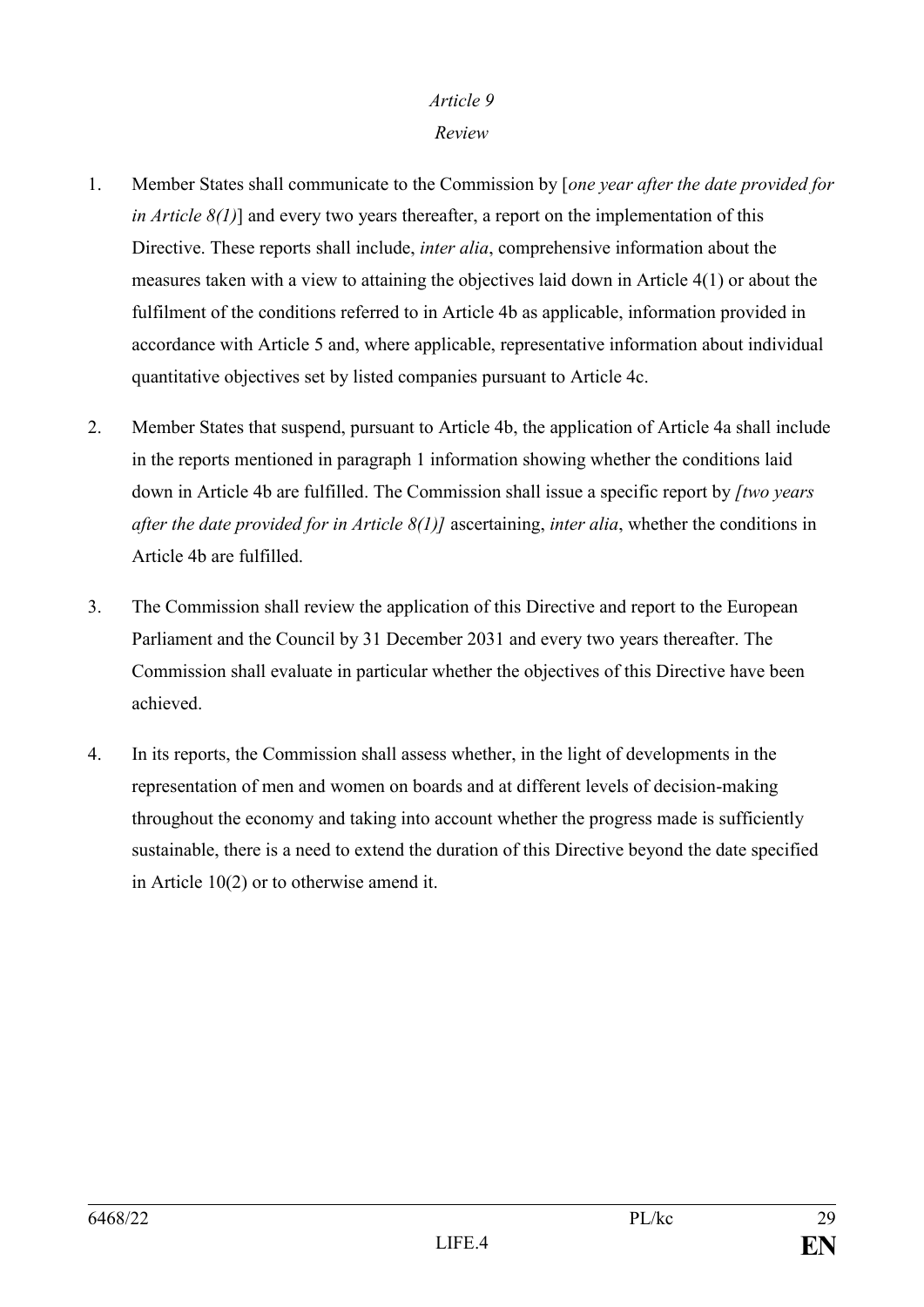### *Article 10*

# *Entry into force and expiry*

- 1. This Directive shall enter into force on the *[twentieth]* day following that of its publication in the *Official Journal of the European Union*.
- 2. It shall expire on 31 December 2038.

# *Article 11 Addressees*

This Directive is addressed to the Member States.

Done at Brussels,

*For the European Parliament For the Council*

*The President The President*

\_\_\_\_\_\_\_\_\_\_\_\_\_\_\_\_\_\_\_\_\_\_\_\_\_\_\_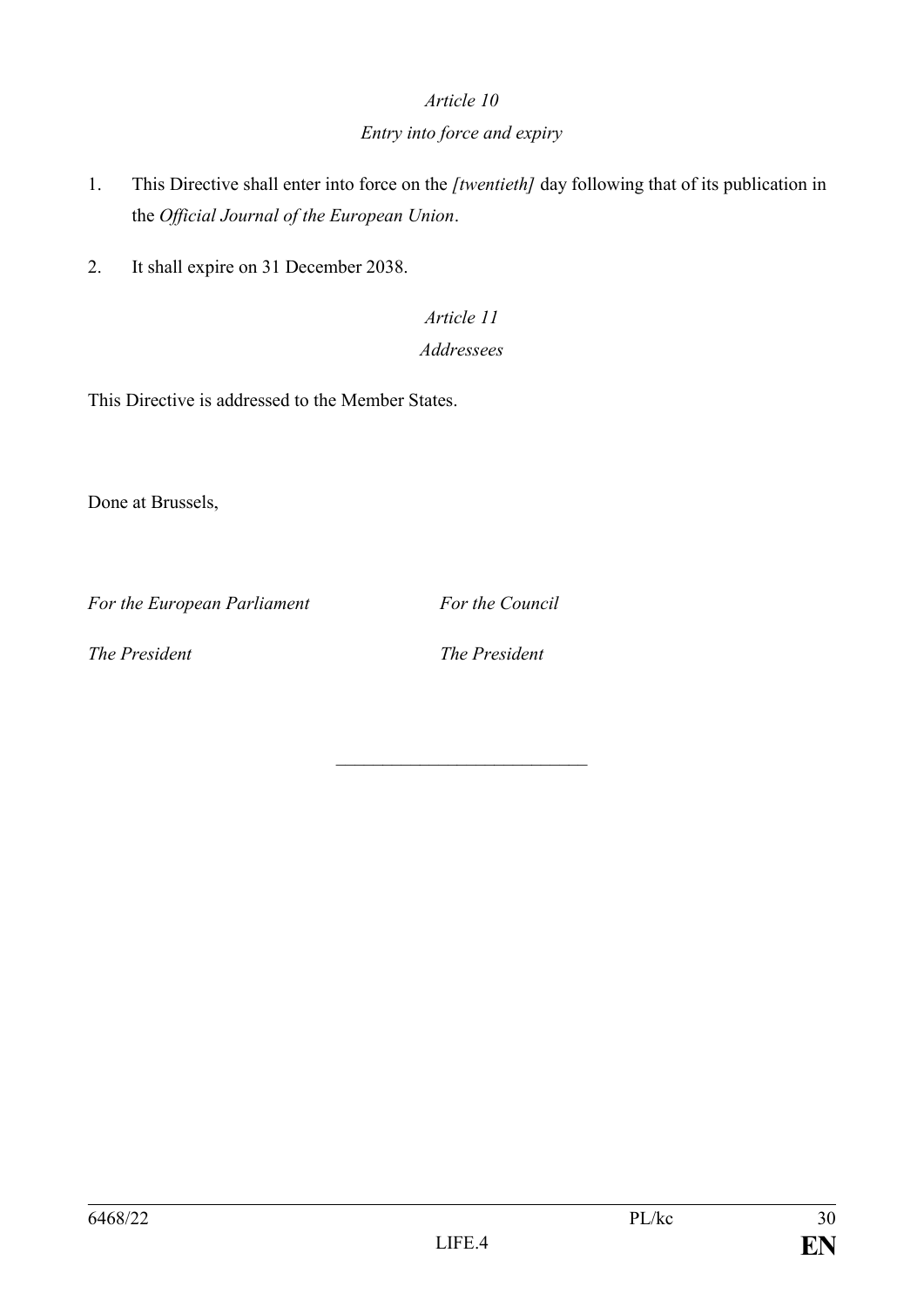# **TARGET NUMBERS OF DIRECTORS OF THE**

# **UNDER-REPRESENTED SEX**

| <b>Number of</b><br>positions on<br>the Board | Minimum number of non-<br>executive directors of the<br>under-represented sex<br>necessary to meet the<br>objective of $40\%$ (Article $4(1)$ ) | <b>Minimum number of directors</b><br>of the under-represented sex<br>necessary to meet the<br>objective<br>of $33\%$ (Article 4(1)(b)) |
|-----------------------------------------------|-------------------------------------------------------------------------------------------------------------------------------------------------|-----------------------------------------------------------------------------------------------------------------------------------------|
| $\mathbf{1}$                                  |                                                                                                                                                 |                                                                                                                                         |
| $\overline{2}$                                |                                                                                                                                                 |                                                                                                                                         |
| 3                                             | $1(33,3\%)$                                                                                                                                     | $1(33,3\%)$                                                                                                                             |
| $\overline{4}$                                | 1(25%)                                                                                                                                          | 1(25%)                                                                                                                                  |
| 5                                             | $2(40\%)$                                                                                                                                       | $2(40\%)$                                                                                                                               |
| 6                                             | $2(33,3\%)$                                                                                                                                     | $2(33,3\%)$                                                                                                                             |
| $\tau$                                        | $3(42,9\%)$                                                                                                                                     | $2(28,6\%)$                                                                                                                             |
| 8                                             | 3(37,5%)                                                                                                                                        | 3(37,5%)                                                                                                                                |
| 9                                             | 4(44,4%)                                                                                                                                        | $3(33,3\%)$                                                                                                                             |
| 10                                            | $4(40\%)$                                                                                                                                       | $3(30\%)$                                                                                                                               |
| 11                                            | $4(36,4\%)$                                                                                                                                     | $4(36,4\%)$                                                                                                                             |
| 12                                            | 5(41,7%)                                                                                                                                        | $4(33,3\%)$                                                                                                                             |
| 13                                            | 5(38,4%)                                                                                                                                        | $4(30,8\%)$                                                                                                                             |
| 14                                            | $6(42,9\%)$                                                                                                                                     | 5(35,7%)                                                                                                                                |
| 15                                            | $6(40\%)$                                                                                                                                       | $5(33,3\%)$                                                                                                                             |
| 16                                            | 6(37,5%)                                                                                                                                        | $5(31,3\%)$                                                                                                                             |
| 17                                            | $7(41,2\%)$                                                                                                                                     | $6(35,3\%)$                                                                                                                             |